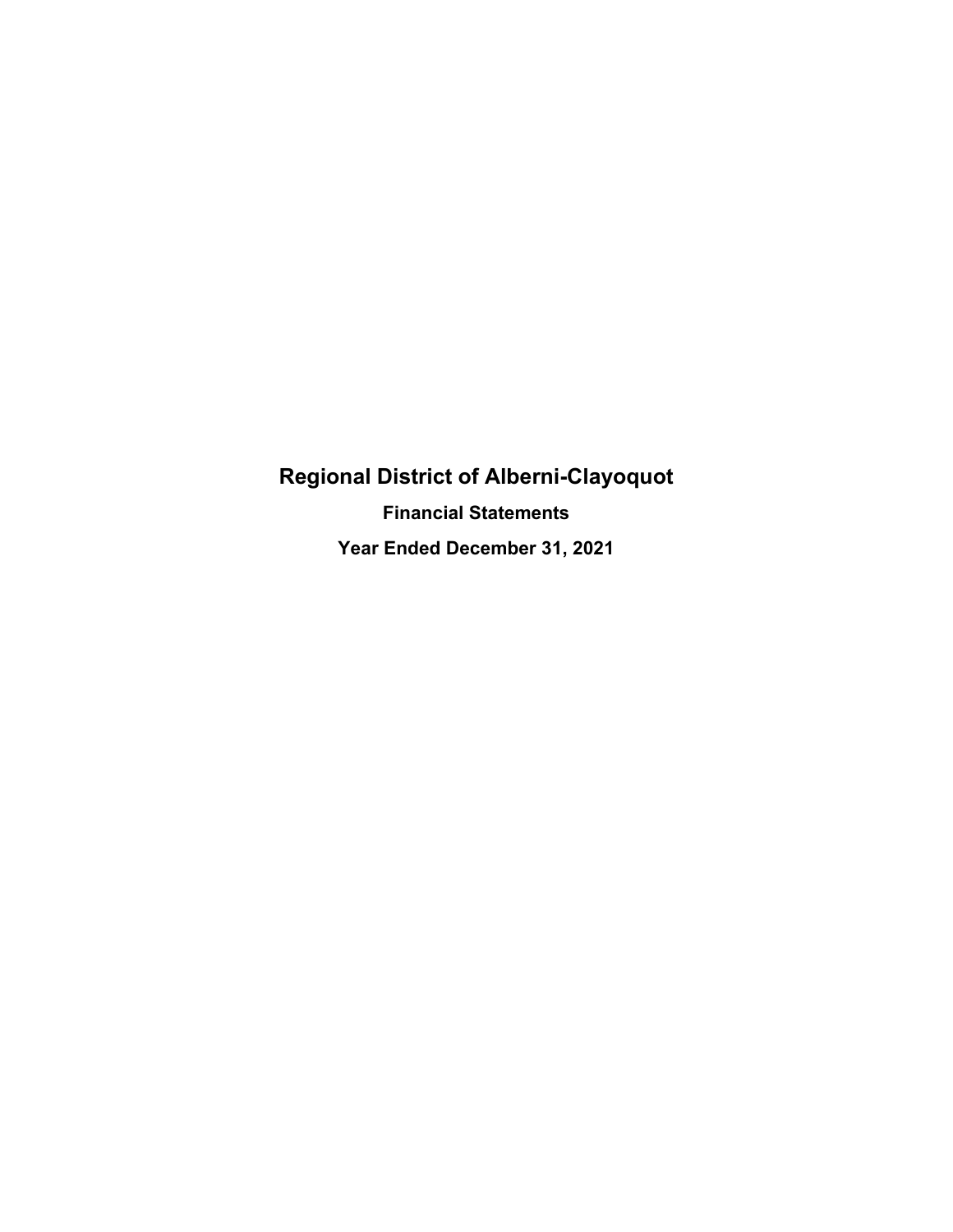|                                                                | Page      |
|----------------------------------------------------------------|-----------|
| Independent Auditor's Report                                   | $3 - 5$   |
| <b>Financial Statements</b>                                    |           |
| <b>Statement of Financial Position</b>                         | 6         |
| <b>Statement of Operations</b>                                 | 7         |
| Statement of Changes in Accumulated Surplus                    | 8         |
| Statement of Changes in Net Financial Assets                   | 9         |
| <b>Statement of Cash Flows</b>                                 | 10        |
| Notes to Financial Statements                                  | $11 - 21$ |
| Schedule of Debenture Debt (Schedule 1)                        | 22        |
| Schedule of Tangible Capital Assets (Schedule 2)               | 23        |
| Unaudited Schedule of COVID-19 Safe Restart Grant (Schedule 3) | 24        |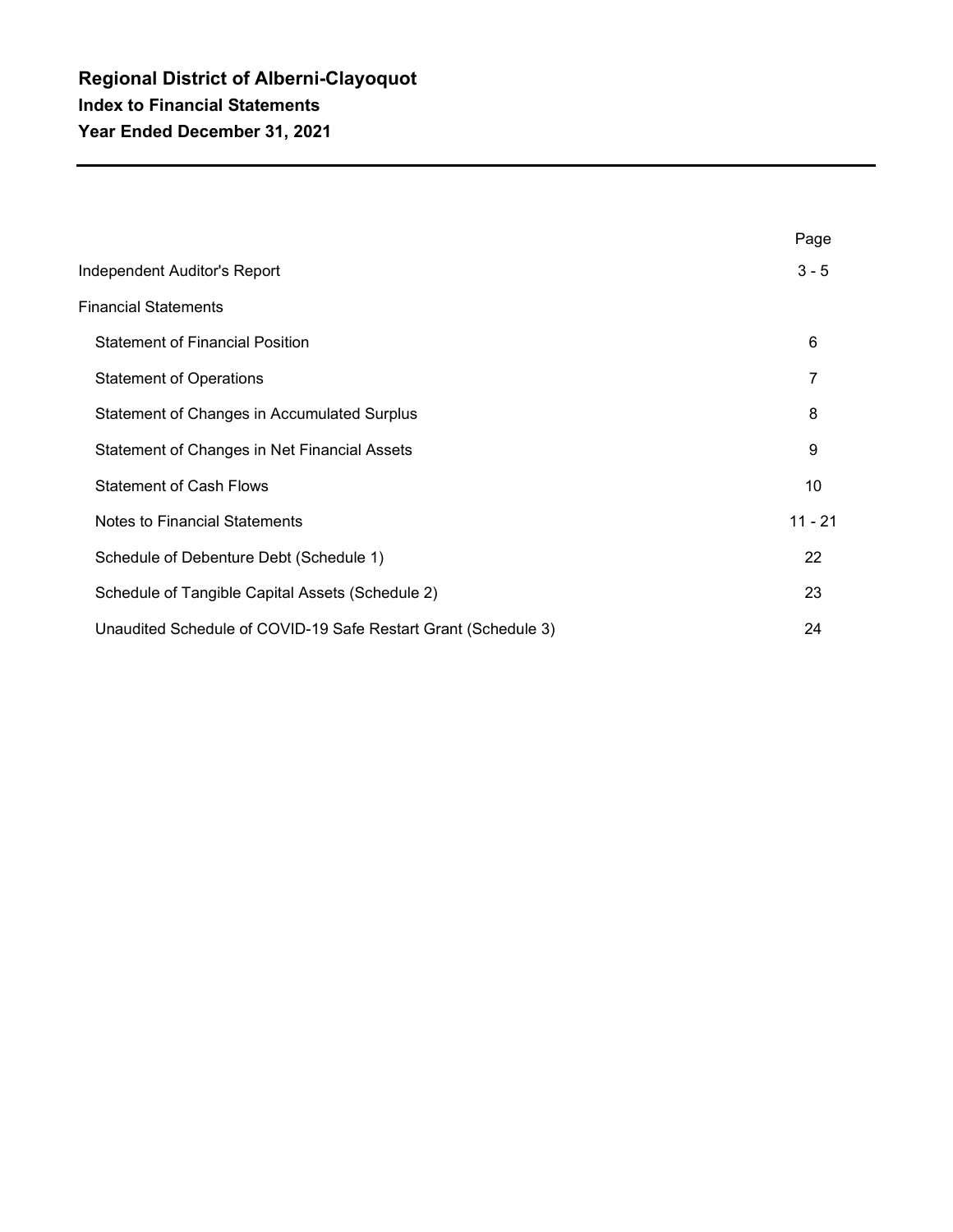

KPMG LLP St. Andrew's Square II 800-730 View Street Victoria BC V8W 3Y7 Canada Telephone 250-480-3500 Fax 250-480-3539

# **INDEPENDENT AUDITORS' REPORT**

To Board of Directors of the Alberni-Clayoquot Regional District

### *Opinion*

We have audited the financial statements of Alberni-Clayoquot Regional District (the District), which comprise:

- the statement of financial position as at December 31, 2021
- the statement of operations for the year then ended
- the statement of changes in accumulated surplus for the year then ended
- the statement of changes in net financial assets for the year then ended
- the statement of cash flows for the year then ended
- and notes to the financial statements, including a summary of significant accounting policies

(Hereinafter referred to as the "financial statements").

In our opinion, the accompanying financial statements present fairly, in all material respects, the financial position of the Alberni-Clayoquot Regional District as at December 31, 2021, and its results of operations, its changes in accumulated surplus, its changes in net financial assets and its cash flows for the year then ended in accordance with Canadian public sector accounting standards.

### *Basis for Opinion*

We conducted our audit in accordance with Canadian generally accepted auditing standards. Our responsibilities under those standards are further described in the "Auditors' Responsibilities for the Audit of the Financial Statements" section of our auditors' report.

We are independent of the District in accordance with the ethical requirements that are relevant to our audit of the financial statements in Canada and we have fulfilled our other ethical responsibilities in accordance with these requirements.

We believe that the audit evidence we have obtained is sufficient and appropriate to provide a basis for our opinion.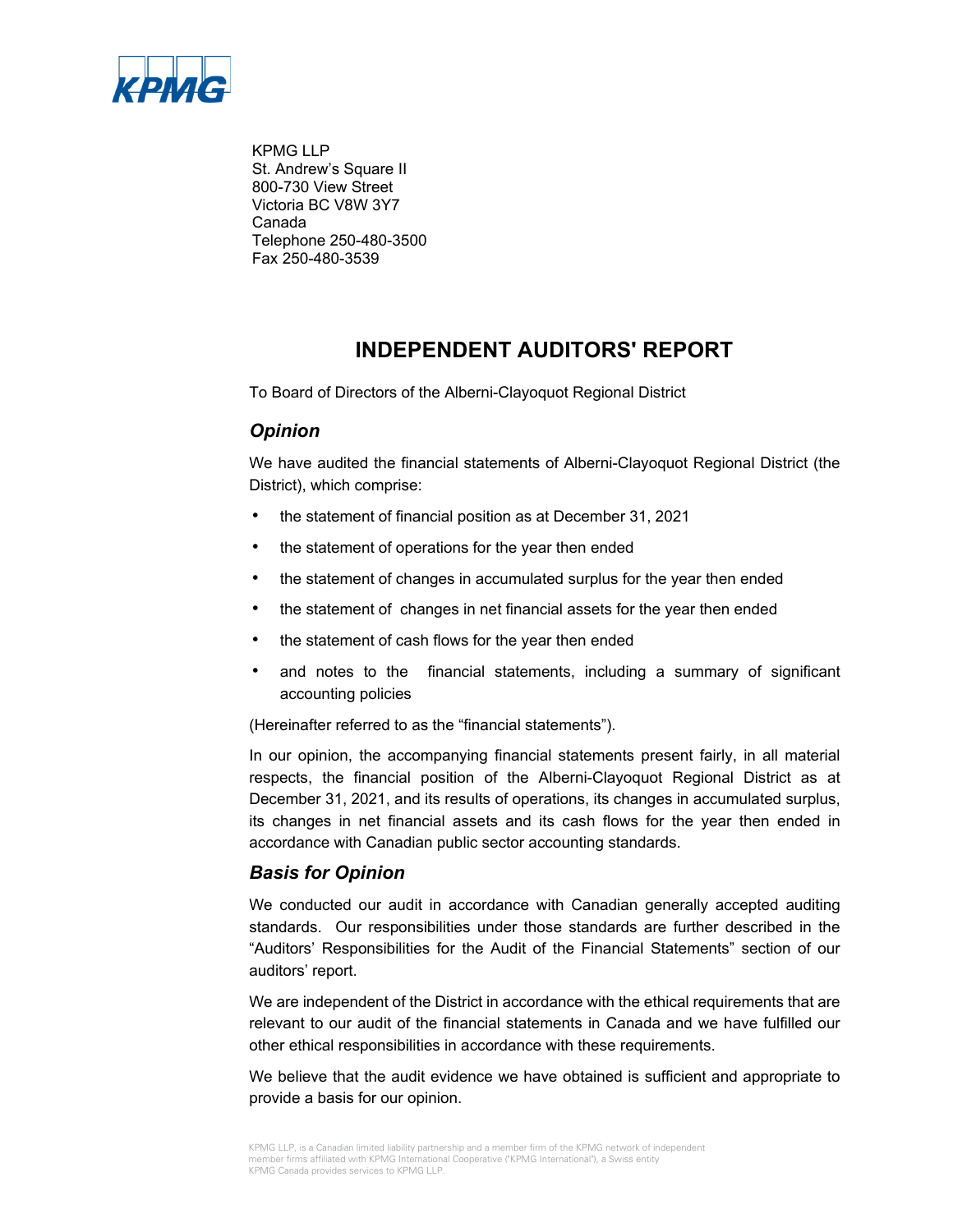

### *Responsibilities of Management and Those Charged with Governance for the Financial Statements*

Management is responsible for the preparation and fair presentation of the financial statements in accordance with Canadian public sector accounting standards, and for such internal control as management determines is necessary to enable the preparation of financial statements that are free from material misstatement, whether due to fraud or error.

In preparing the financial statements, management is responsible for assessing the District's ability to continue as a going concern, disclosing as applicable, matters related to going concern and using the going concern basis of accounting unless management either intends to liquidate the District or to cease operations, or has no realistic alternative but to do so.

Those charged with governance are responsible for overseeing the District's financial reporting process.

### *Auditors' Responsibilities for the Audit of the Financial Statements*

Our objectives are to obtain reasonable assurance about whether the financial statements as a whole are free from material misstatement, whether due to fraud or error, and to issue an auditors' report that includes our opinion.

Reasonable assurance is a high level of assurance, but is not a guarantee that an audit conducted in accordance with Canadian generally accepted auditing standards will always detect a material misstatement when it exists.

Misstatements can arise from fraud or error and are considered material if, individually or in the aggregate, they could reasonably be expected to influence the economic decisions of users taken on the basis of the financial statements.

As part of an audit in accordance with Canadian generally accepted auditing standards, we exercise professional judgment and maintain professional skepticism throughout the audit.

We also:

Identify and assess the risks of material misstatement of the financial statements, whether due to fraud or error, design and perform audit procedures responsive to those risks, and obtain audit evidence that is sufficient and appropriate to provide a basis for our opinion.

The risk of not detecting a material misstatement resulting from fraud is higher than for one resulting from error, as fraud may involve collusion, forgery, intentional omissions, misrepresentations, or the override of internal control.

• Obtain an understanding of internal control relevant to the audit in order to design audit procedures that are appropriate in the circumstances, but not for the purpose of expressing an opinion on the effectiveness of the District's internal control.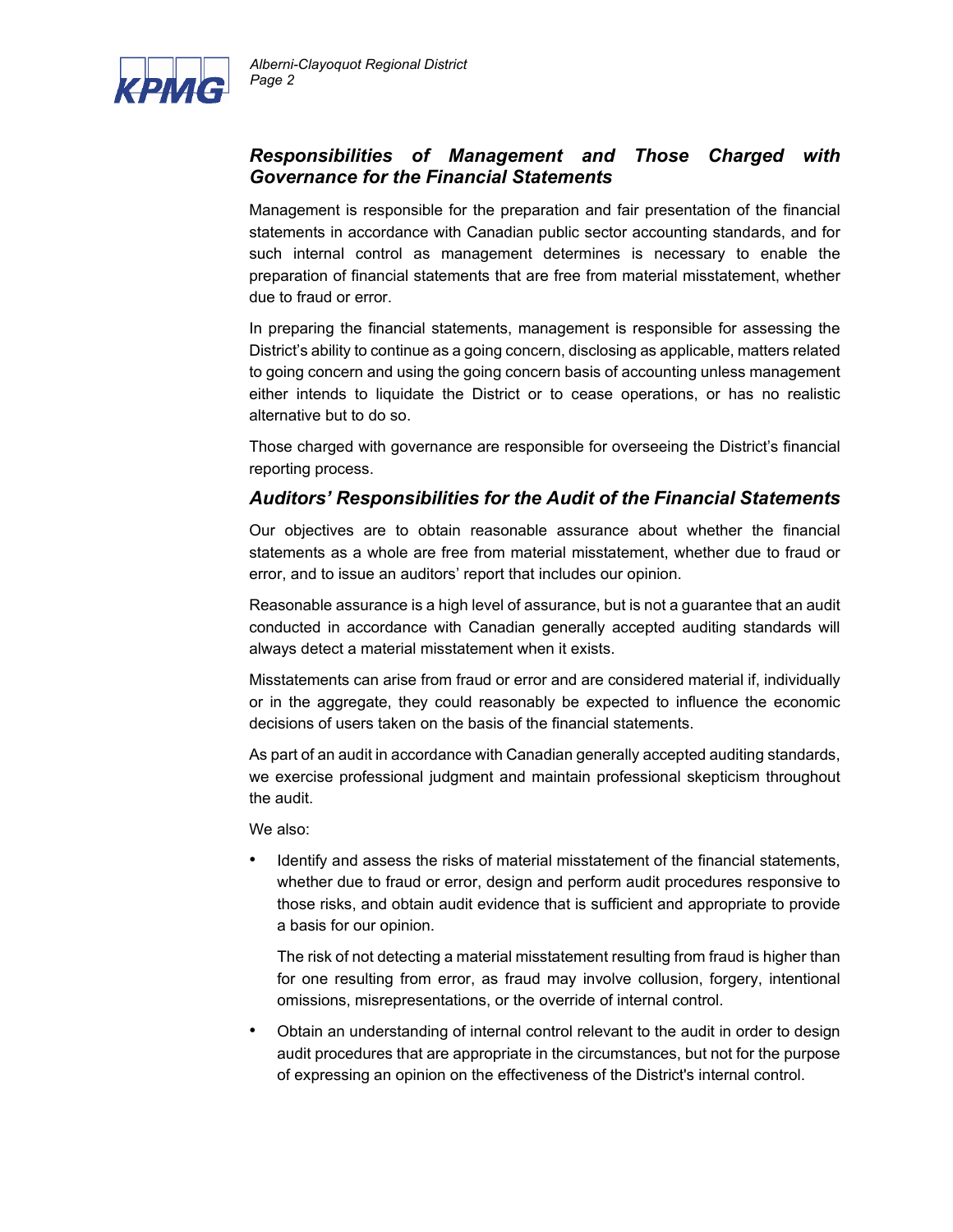

- Evaluate the appropriateness of accounting policies used and the reasonableness of accounting estimates and related disclosures made by management.
- Conclude on the appropriateness of management's use of the going concern basis of accounting and, based on the audit evidence obtained, whether a material uncertainty exists related to events or conditions that may cast significant doubt on the District's ability to continue as a going concern. If we conclude that a material uncertainty exists, we are required to draw attention in our auditors' report to the related disclosures in the financial statements or, if such disclosures are inadequate, to modify our opinion. Our conclusions are based on the audit evidence obtained up to the date of our auditors' report. However, future events or conditions may cause the District to cease to continue as a going concern.
- Evaluate the overall presentation, structure and content of the financial statements, including the disclosures, and whether the financial statements represent the underlying transactions and events in a manner that achieves fair presentation.
- Communicate with those charged with governance regarding, among other matters, the planned scope and timing of the audit and significant audit findings, including any significant deficiencies in internal control that we identify during our audit.

 $k$ *PMG*  $\mu$ 

Chartered Professional Accountants

Victoria, Canada April 13, 2022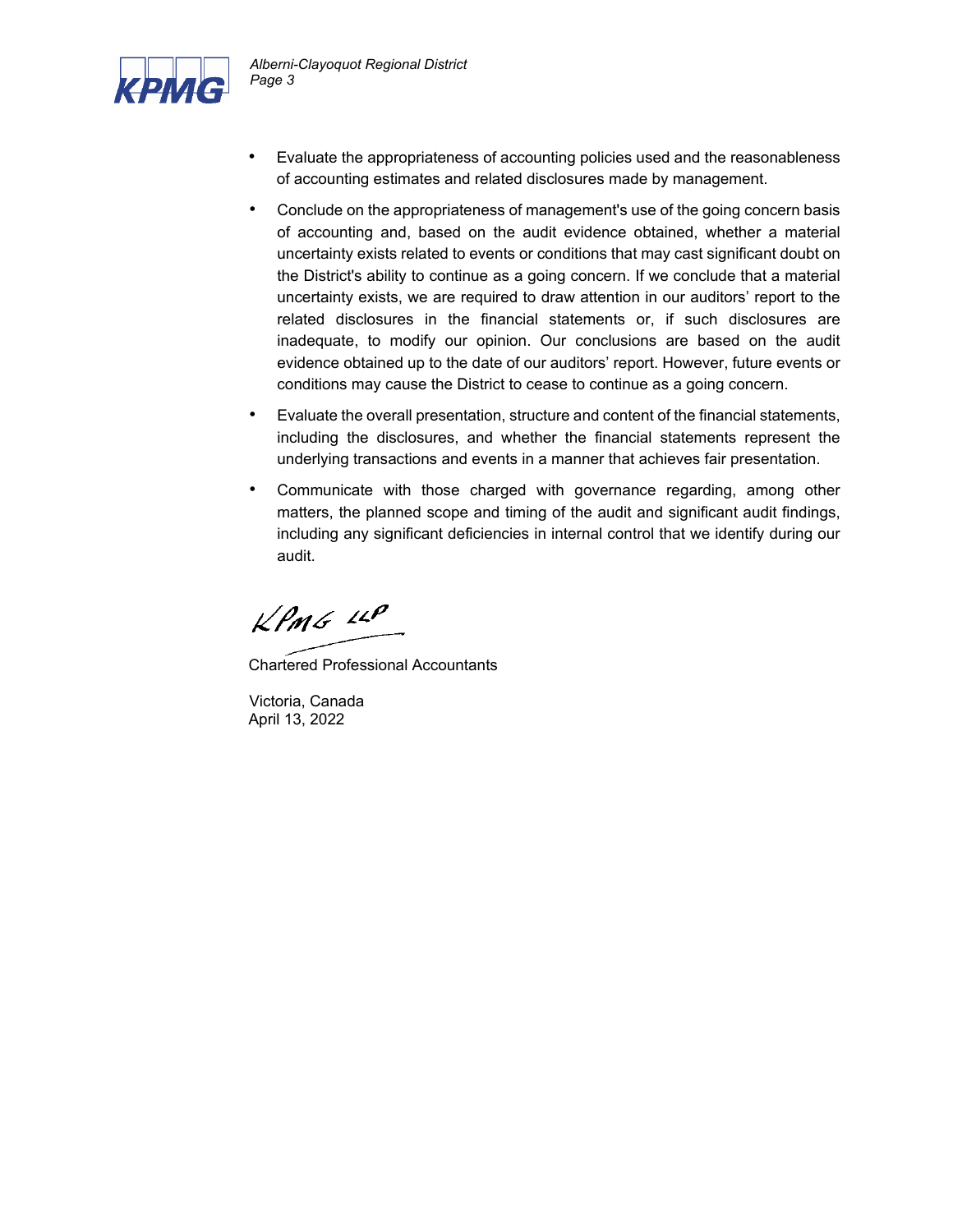**Regional District of Alberni-Clayoquot Statement of Financial Position**

**Year Ended December 31, 2021**

|                                                             | 2021                         | 2020                |
|-------------------------------------------------------------|------------------------------|---------------------|
|                                                             |                              |                     |
| <b>FINANCIAL ASSETS</b>                                     |                              |                     |
| Cash and cash equivalents<br>Portfolio investments (Note 2) | \$<br>23,416,576 \$<br>3,219 | 20,130,004<br>3,152 |
| Accounts receivable (Note 3)                                | 1,385,482                    | 950,333             |
| Term receivables from municipalities (Note 4)               | 15,793,939                   | 16,420,277          |
| Municipal Finance Authority debt reserve deposit (Note 5)   | 335,044                      | 330,785             |
| Inventories for resale                                      | 49,379                       | 39,781              |
|                                                             | 40,983,639                   | 37,874,332          |
| <b>FINANCIAL LIABILITIES</b>                                |                              |                     |
| Accounts payable and accrued liabilities                    | 1,551,049                    | 1,248,561           |
| Deferred revenue                                            | 825,047                      | 743,273             |
| Deposits (Note 6)                                           | 5,050                        | 15,050              |
| Restricted revenues (Note 7)                                | 551,939                      | 513,485             |
| Landfill closure liability (Note 9)                         | 6,589,692                    | 3,459,491           |
| Municipal Finance Authority debt reserve                    | 325,630                      | 321,415             |
| Debt (Note 10, Schedule 1)                                  | 22,255,624                   | 23,085,266          |
|                                                             | 32,104,031                   | 29,386,541          |
| <b>NET FINANCIAL ASSETS</b>                                 | 8,879,608                    | 8,487,791           |
| <b>NON-FINANCIAL ASSETS</b>                                 |                              |                     |
| Tangible capital assets (Note 11, Schedule 2)               | 46,656,240                   | 46,886,522          |
| Inventories of supplies                                     | 90,092                       | 89,899              |
| Prepaid expenses                                            | 97,474                       | 59,118              |
|                                                             | 46,843,806                   | 47,035,539          |
| <b>ACCUMULATED SURPLUS</b>                                  | \$<br>55,723,414 \$          | 55,523,330          |
|                                                             |                              |                     |

Contingent liabilities and commitments (Notes 4, 5, 14 and 16) Contractual rights (Note 17)

 $\not\equiv$ 

Teri Fong, CPA, CGA Chief Financial Officer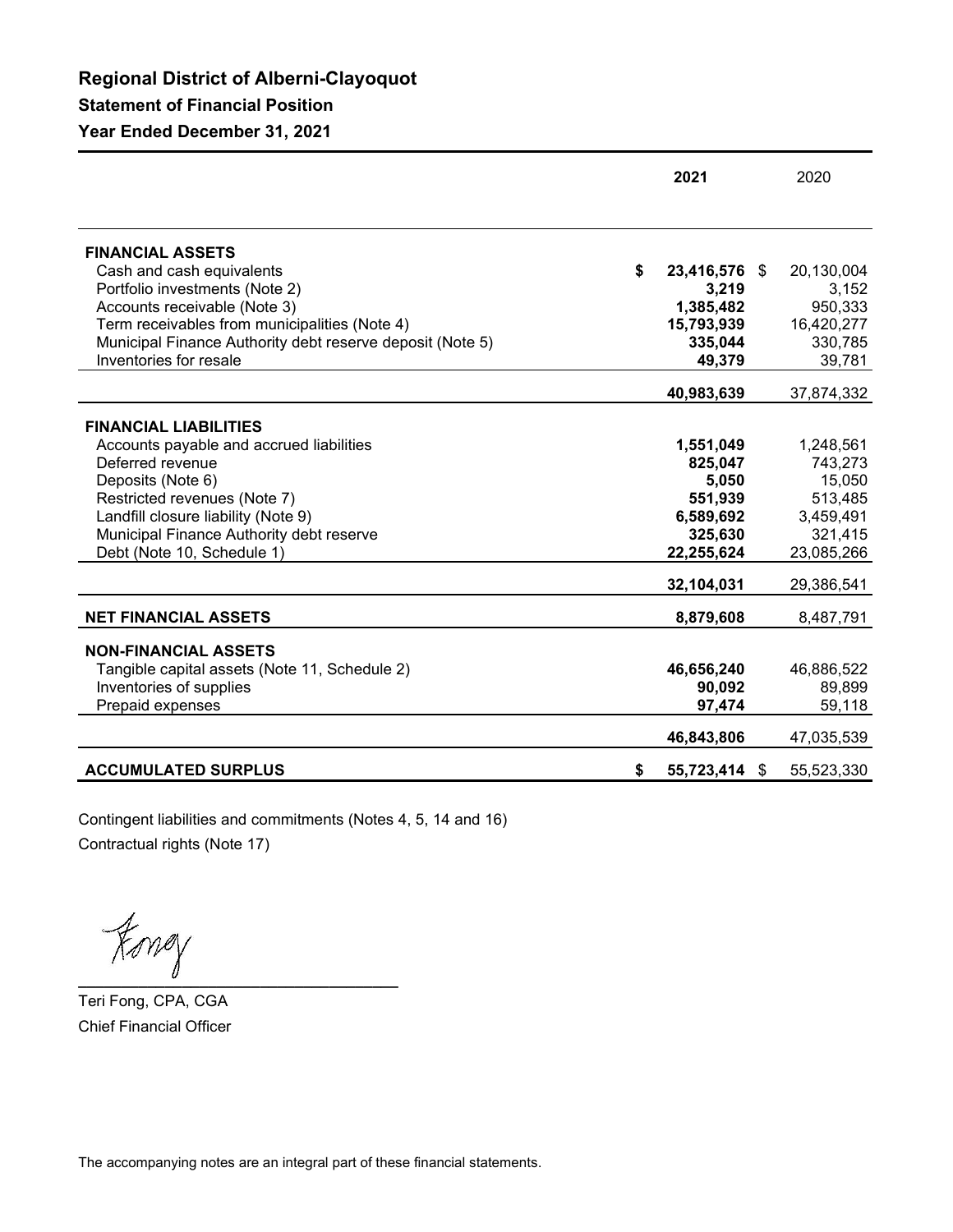# **Regional District of Alberni-Clayoquot Statement of Operations**

### **Year Ended December 31, 2021**

|                                        | 2021<br><b>Budget</b><br>(Note 18) | 2021<br><b>Actual</b> | 2020<br>Actual  |
|----------------------------------------|------------------------------------|-----------------------|-----------------|
| <b>REVENUE</b>                         |                                    |                       |                 |
| Tax requisitions                       | \$<br>7,199,771 \$                 | 7,199,518             | \$<br>6,999,904 |
| Grants in lieu of taxes                | 30,500                             | 128,753               | 121,000         |
| Services provided to other governments | 77,300                             | 90,919                | 51,319          |
| Sales of services                      | 4,449,600                          | 5,487,129             | 4,985,262       |
| Miscellaneous revenue                  | 1,133,600                          | 1,453,355             | 1,052,813       |
| Government transfers                   |                                    |                       |                 |
| Conditional                            | 7,535,555                          | 5,367,087             | 1,251,871       |
| Unconditional                          | 125,000                            | 359,271               | 677,792         |
|                                        | 20,551,326                         | 20,086,032            | 15,139,961      |
|                                        |                                    |                       |                 |
| <b>EXPENSES</b>                        |                                    |                       |                 |
| General government services            | 2,211,984                          | 1,874,603             | 1,596,604       |
| Electoral area administration          | 242,912                            | 36,097                | 84,264          |
| Management of development - rural      | 620,500                            | 552,083               | 539,458         |
| Regional planning services             | 484,710                            | 441,187               | 198,728         |
| <b>Building inspection services</b>    | 277,700                            | 253,810               | 236,591         |
| Park services                          | 354,485                            | 250,725               | 215,818         |
| Fire protection services               | 980,100                            | 954,974               | 929,551         |
| Landfill services                      | 6,269,250                          | 9,309,889             | 3,752,282       |
| AV water study                         | 6,000                              |                       |                 |
| <b>Custom transit</b>                  | 603,700                            | 464,927               | 423,178         |
| Airport services                       | 2,478,700                          | 2,362,432             | 2,155,161       |
| <b>Street lighting</b>                 | 2,660                              | 2,592                 | 2,427           |
| <b>Emergency planning</b>              | 575,050                            | 460,319               | 340,592         |
| E911 telephone services                | 356,100                            | 351,404               | 324,983         |
| Vancouver Island library services      | 506,700                            | 505,063               | 493,307         |
| South Long Beach bike path             | 7,317                              | 7,100                 | 7,100           |
| Grant-in-aid                           | 323,879                            | 300,891               | 289,200         |
| Noise control                          | 16,600                             | 26,520                | 8,511           |
| Animal control                         | 9,300                              | 9,057                 | 5,552           |
| Multi-purpose arena contribution       | 35,097                             | 5,143                 | 179,070         |
| Water systems                          | 1,452,150                          | 1,373,919             | 1,366,450       |
| Salmon Beach                           | 513,397                            | 343,213               | 311,454         |
|                                        | 18,328,291                         | 19,885,948            | 13,460,281      |
| <b>ANNUAL SURPLUS</b>                  | \$<br>2,223,035 \$                 | 200,084 \$            | 1,679,680       |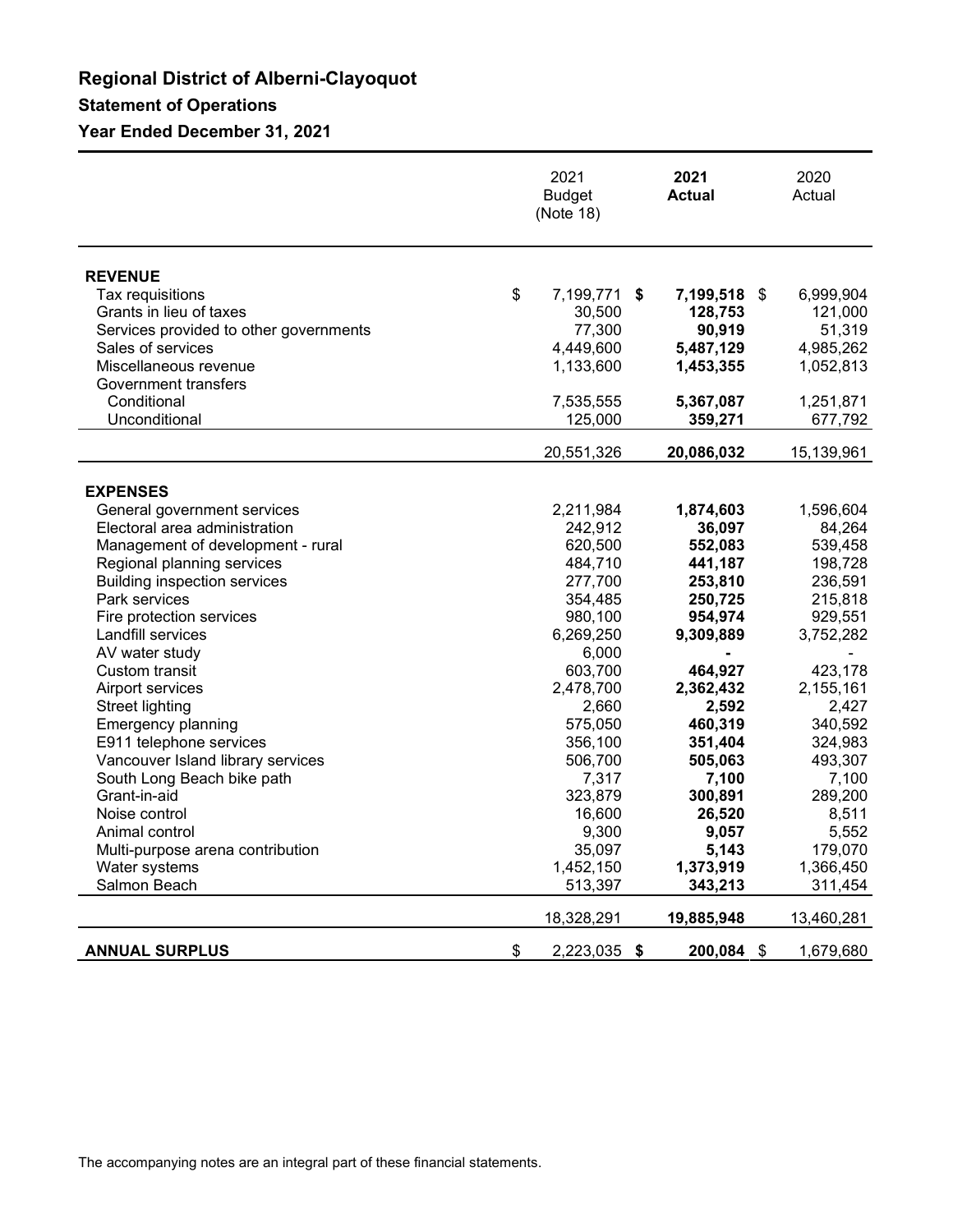# **Regional District of Alberni-Clayoquot Statement of Changes in Accumulated Surplus Year Ended December 31, 2021**

|                                                |   | 2021<br><b>Budget</b><br>(Note 18) | 2021<br><b>Actual</b> |      | 2020<br>Actual |
|------------------------------------------------|---|------------------------------------|-----------------------|------|----------------|
| <b>ACCUMULATED SURPLUS - BEGINNING OF YEAR</b> | S | 55.523.330 \$                      | 55,523,330            | -S   | 53,843,650     |
| <b>ANNUAL SURPLUS</b>                          |   | 2,223,035                          | 200,084               |      | 1,679,680      |
| <b>ACCUMULATED SURPLUS - END OF YEAR</b>       | S | 57,746,365 \$                      | 55,723,414            | - \$ | 55,523,330     |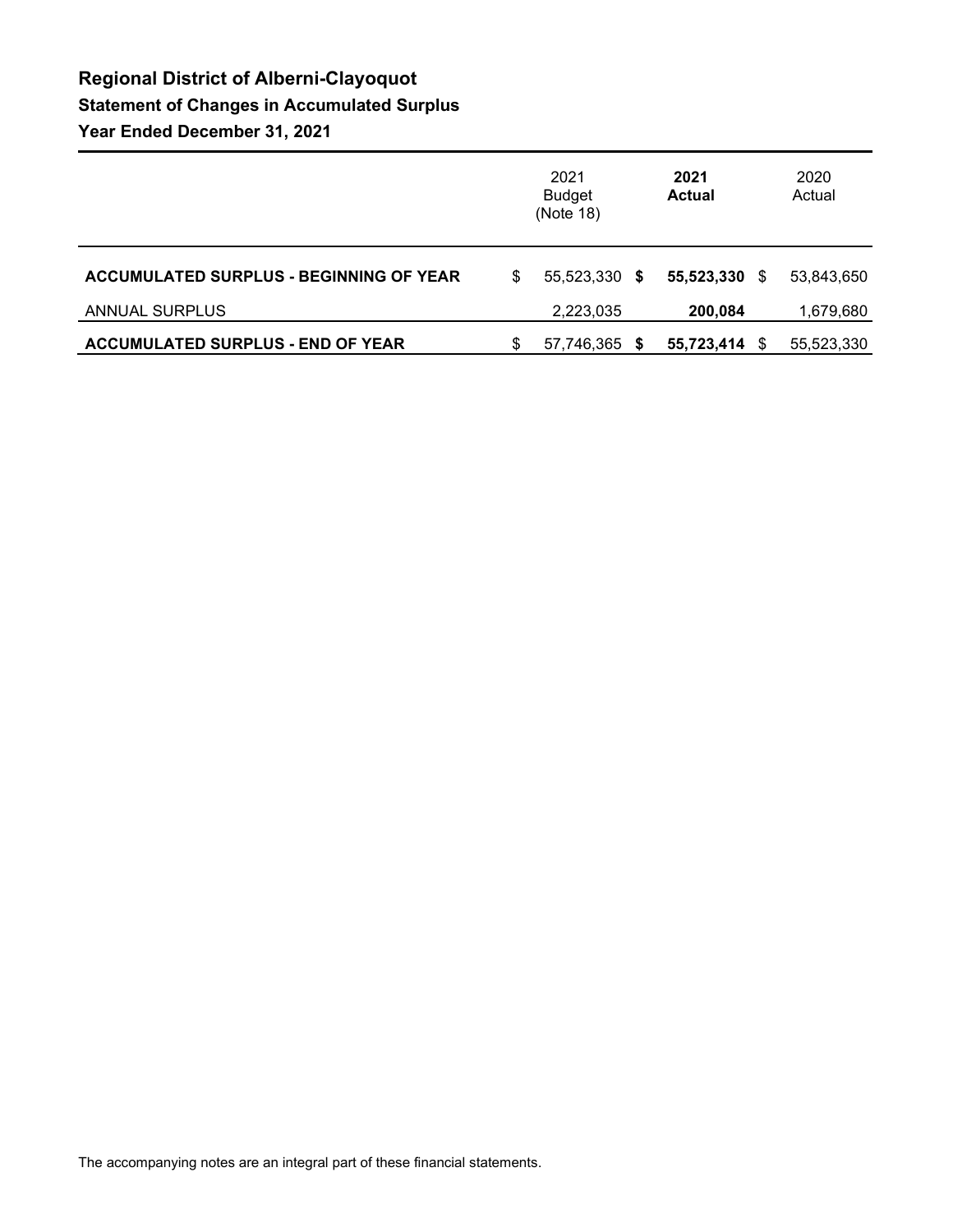# **Regional District of Alberni-Clayoquot**

### **Statement of Changes in Net Financial Assets**

**Year Ended December 31, 2021**

|                                                                                                                                                                                                                                      | 2021<br><b>Budget</b><br>(Note 18) | 2021<br><b>Actual</b>                                       |     | 2020<br>Actual                                                         |
|--------------------------------------------------------------------------------------------------------------------------------------------------------------------------------------------------------------------------------------|------------------------------------|-------------------------------------------------------------|-----|------------------------------------------------------------------------|
| <b>ANNUAL SURPLUS</b>                                                                                                                                                                                                                | \$<br>2,223,035<br>- \$            | 200,084                                                     | S   | 1,679,680                                                              |
| (Acquisition)/use of prepaids<br>Acquisition of inventory of supplies<br>Developer contributions of tangible capital assets<br>Loss on disposal of tangible capital assets<br>Acquisition of tangible capital assets<br>Amortization | 2,199,100                          | (38, 356)<br>(193)<br>(248,000)<br>(1,830,351)<br>2,308,633 |     | 12,429<br>(15, 716)<br>(10, 676)<br>24,041<br>(2,444,052)<br>2,201,060 |
|                                                                                                                                                                                                                                      | 2,199,100                          | 191,733                                                     |     | (232, 914)                                                             |
| <b>CHANGE IN NET FINANCIAL ASSETS</b>                                                                                                                                                                                                | 4,422,135                          | 391,817                                                     |     | 1,446,766                                                              |
| <b>NET FINANCIAL ASSETS - BEGINNING OF YEAR</b>                                                                                                                                                                                      | 8,487,791                          | 8,487,791                                                   |     | 7,041,025                                                              |
| <b>NET FINANCIAL ASSETS - END OF YEAR</b>                                                                                                                                                                                            | \$<br>12,909,926 \$                | 8,879,608                                                   | \$. | 8,487,791                                                              |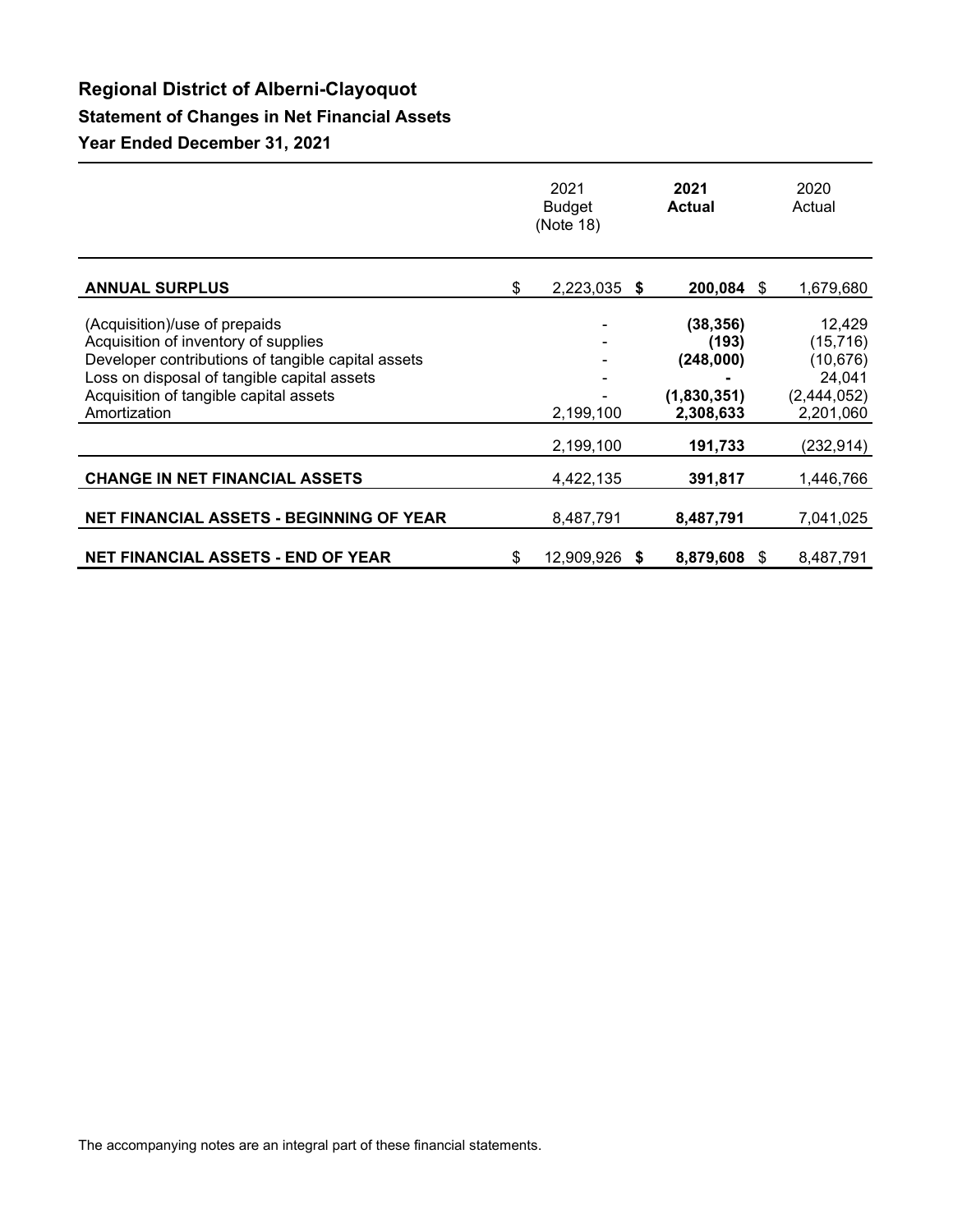# **Regional District of Alberni-Clayoquot Statement of Cash Flows**

### **Year Ended December 31, 2021**

|                                                                                                                                | 2021                   | 2020                 |
|--------------------------------------------------------------------------------------------------------------------------------|------------------------|----------------------|
| <b>OPERATING ACTIVITIES</b>                                                                                                    |                        |                      |
| Annual surplus                                                                                                                 | \$<br>200,084 \$       | 1,679,680            |
| Item not affecting cash:<br>Amortization of tangible capital assets                                                            | 2,308,633              | 2,201,060            |
| Loss on disposal of tanigble capital assets                                                                                    |                        | 24,041               |
| Developer contributions of tangible capital assets<br>(Contribution to)/proceeds from Municipal Finance Authority debt reserve | (248,000)              | (10, 676)            |
| deposit                                                                                                                        | (44)                   | 72,344               |
| Landfill closure liability<br>Actuarial adjustments of debt                                                                    | 3,130,201<br>(27, 309) | 273,199<br>(21, 381) |
|                                                                                                                                |                        |                      |
| Changes in non-cash working capital (Note 12)                                                                                  | 5,363,565<br>(70, 580) | 4,218,267<br>460,826 |
|                                                                                                                                | 5,292,985              | 4,679,093            |
|                                                                                                                                |                        |                      |
| <b>FINANCING ACTIVITIES</b><br>Term receivables from municipalities                                                            |                        | (4,450,000)          |
| Proceeds from debt                                                                                                             |                        | 4,450,000            |
| Repayment of debt                                                                                                              | (175, 995)             | (175, 995)           |
|                                                                                                                                | (175,995)              | (175, 995)           |
| <b>CAPITAL ACTIVITIES</b>                                                                                                      |                        |                      |
| Purchase of tangible capital assets                                                                                            | (1,830,351)            | (2,444,052)          |
| <b>INVESTING ACTIVITIES</b>                                                                                                    |                        |                      |
| Addition to portfolio investments                                                                                              | (67)                   | (522)                |
| <b>INCREASE IN CASH FLOW</b>                                                                                                   | 3,286,572              | 2,058,524            |
| CASH AND CASH EQUIVALENTS - BEGINNING OF YEAR                                                                                  | 20,130,004             | 18,071,480           |
| CASH AND CASH EQUIVALENTS - END OF YEAR                                                                                        | 23,416,576             | 20,130,004           |
| <b>CASH AND CASH EQUIVALENTS CONSISTS OF:</b>                                                                                  |                        |                      |
| <b>Bank balances</b>                                                                                                           | \$<br>23,416,576 \$    | 20,130,004           |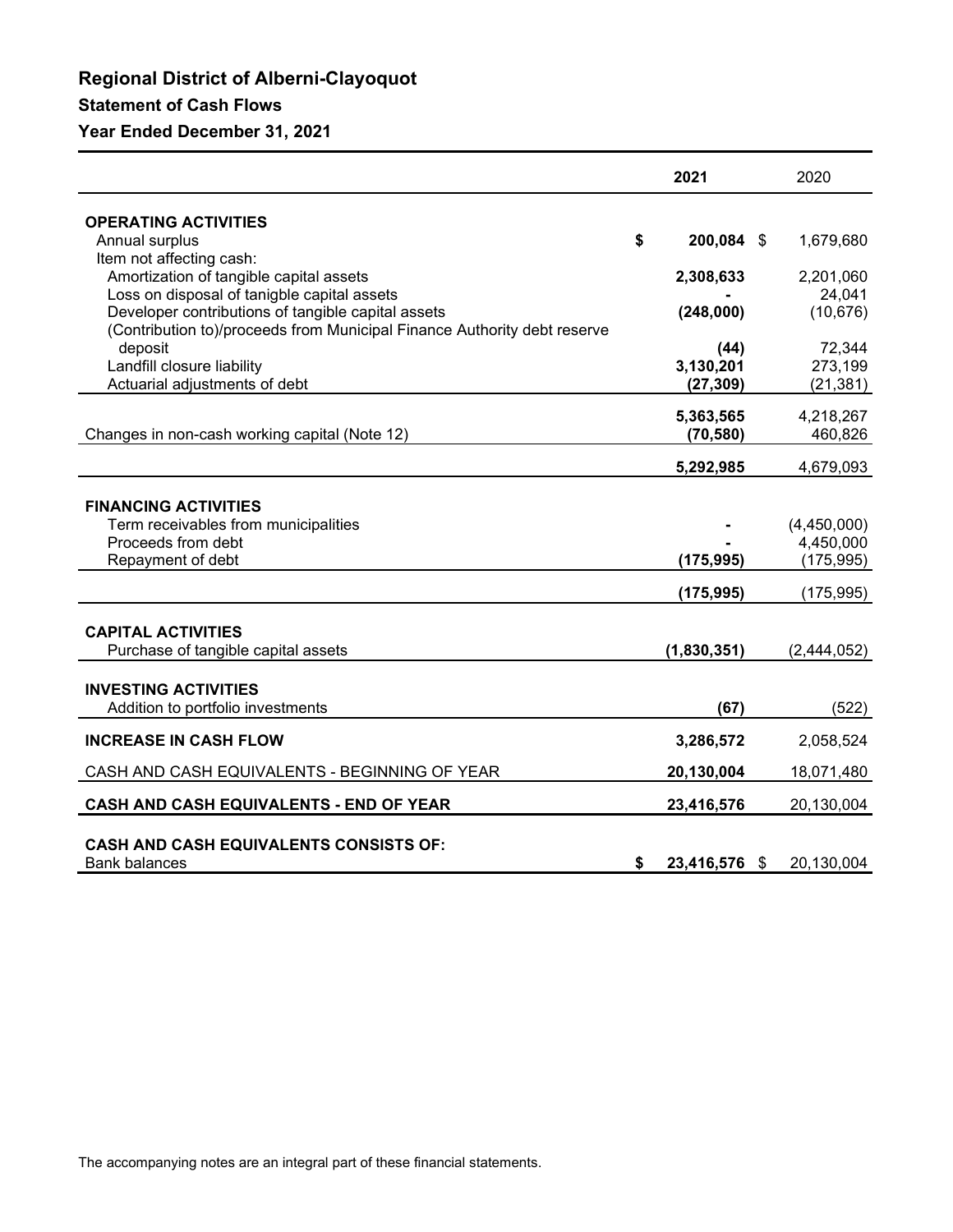#### **1. Summary of Significant Accounting Policies**

#### Basis of presentation

The financial statements of the Regional District of Alberni-Clayoquot (the "District") are prepared by management in accordance with Canadian generally accepted accounting principles for local governments as prescribed by the Public Sector Accounting Board of the Chartered Professional Accountants of Canada.

#### Budget reporting

The budget information reported in the statement of operations, the statement of changes in accumulated surplus and the statement of changes in net financial assets represents the 2021 budget as adopted by the District's Board on March 24, 2021.

#### Investments

Investments are carried at cost which approximate market value.

#### Portfolio investments

Portfolio investments include investments in equity securities. Portfolio investments are reported using the cost method, a basis of accounting for portfolio investments whereby the investment is initially recorded at cost and the earnings from such investments are recognized only to the extent received or receivable.

#### Inventory

- (a) Inventories for resale Fuel inventory is valued at the lower of cost or net realizable value.
- (b) Inventories of supplies Supplies inventory is valued at the lower of cost and net realizable value with the cost being determined on a first in, first out basis.

#### Revenue and expenditure recognition

Revenue is recorded in the period in which the transactions or events that gave rise to the revenue occur, when earned and measureable. Amounts that have been received in advance of services being rendered are recorded as deferred revenue until the District discharges the obligations that led to the collection of funds.

Revenues from other levels of governments, classified as grants in lieu of taxes, are recorded in the District's records as they are received.

Each Municipality, Treaty First Nation and Electoral Area within the Regional District is requisitioned for their portion of each service in which they participate. These funds are then levied by the Municipalities, Treaty First Nations and the Province (for Electoral Areas) to individual taxpayers. Instead of levying individual taxpayers, the Treaty First Nations also have the option of paying for the requisition from their consolidated revenue fund. The requisitioned amounts are turned over to the District by August 1 of each year.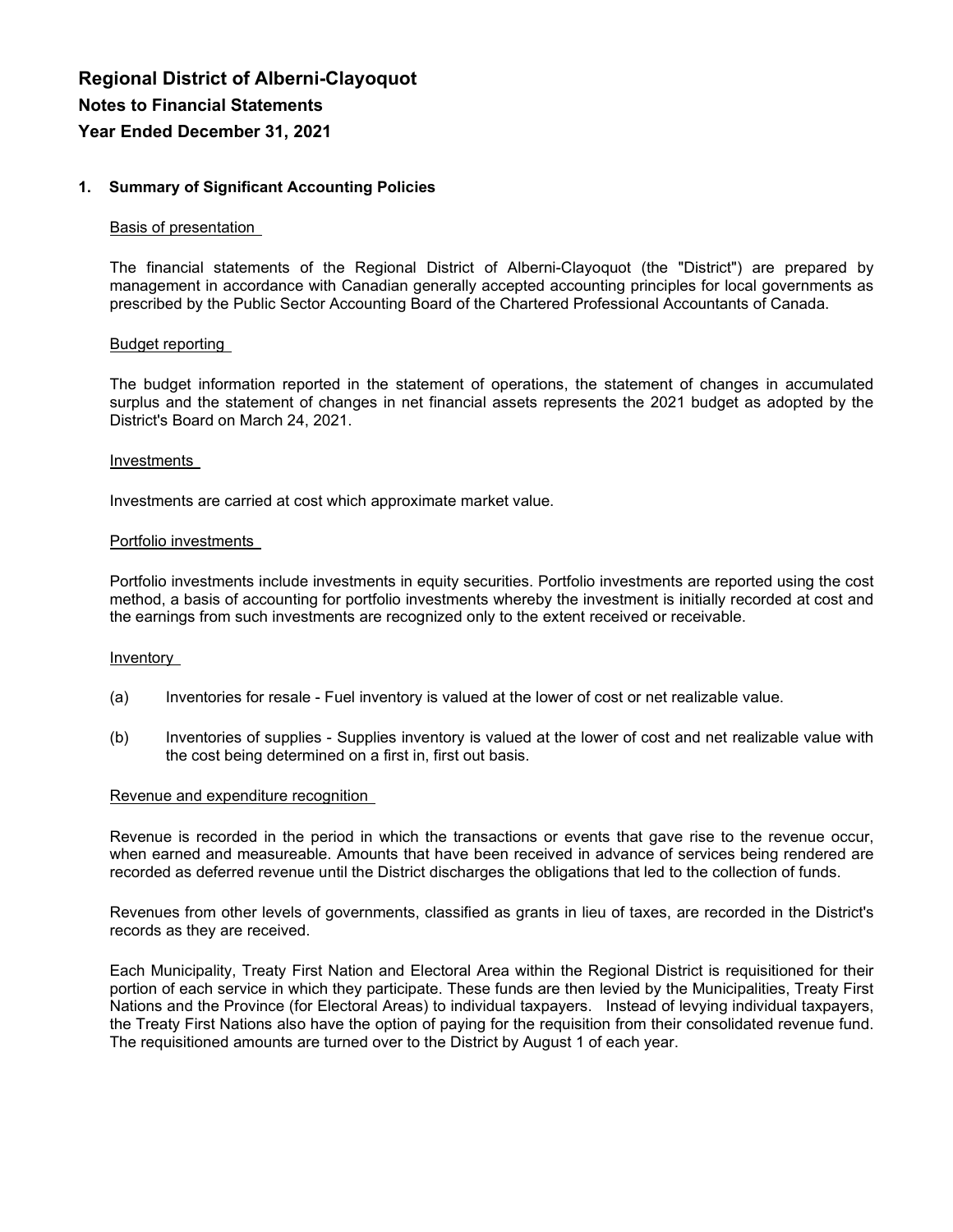### **1. Summary of Significant Accounting Policies (continued)**

### Revenue and expenditure recognition (continued)

Expenditures are recorded on an accrual basis and are recognized in the period in which the goods and services are acquired and a liability is incurred or transfers are due. Expenditures include the accrued interest payable on debt to the end of the fiscal period.

Government transfers without stipulations are recognized in the financial statements as revenues in the period in which events giving rise to the transfer occur, providing the transfers are authorized, any eligibility criteria have been met, and reasonable estimates of the amounts can be made. Government transfers with stipulations restricting their use are recognized in the financial statements as revenues in the period in which the eligible expenditures are incurred, providing they are authorized and eligibility criteria are met.

### Deferred and restricted revenues

- (a) Deferred revenue includes amounts received related to the curbside garbage program but not yet earned. These amounts will be recognized as revenue in the next fiscal year.
- (b) Restricted revenue include amounts received for specified projects that are unspent. These amounts will be recognized as revenue when the related expenditures are incurred, services performed or tangible capital assets acquired, thereby extinguishing the related liability.

### Accrued Employee Benefits

Based on obligations as determined by collective agreements and contractual arrangements, employee benefit accruals, which include an allowance for vacation entitlement and overtime benefits, are recorded in the year in which they are earned.

### Post Employment Benefits

Leave benefits such as vacation, along with retirement allowance benefits, are also available to the District's employees. The costs of these benefits are determined based on service and best estimates of retirement ages and expected future salary and benefit increases. The obligation under this benefit plan is accrued based on projected benefits as the employees render services necessary to earn the future benefits.

The District and its employees make contributions to the Municipal Pension Plan. These contributions are expensed as incurred. The costs of the plan are the employer's contributions due to the plan in the period.

### Debt

Debt is recorded net of any related repayments and actuarial additions. Interest expense is recorded in the period incurred. The debt schedule indicates the amount of debt payable in accordance with schedules received from the Municipal Finance Authority.

#### Tangible capital assets

Tangible capital assets (TCAs) are recorded at cost and amortized on a straight-line basis, based on their expected useful life. The expected useful life of the District's TCAs are as follows: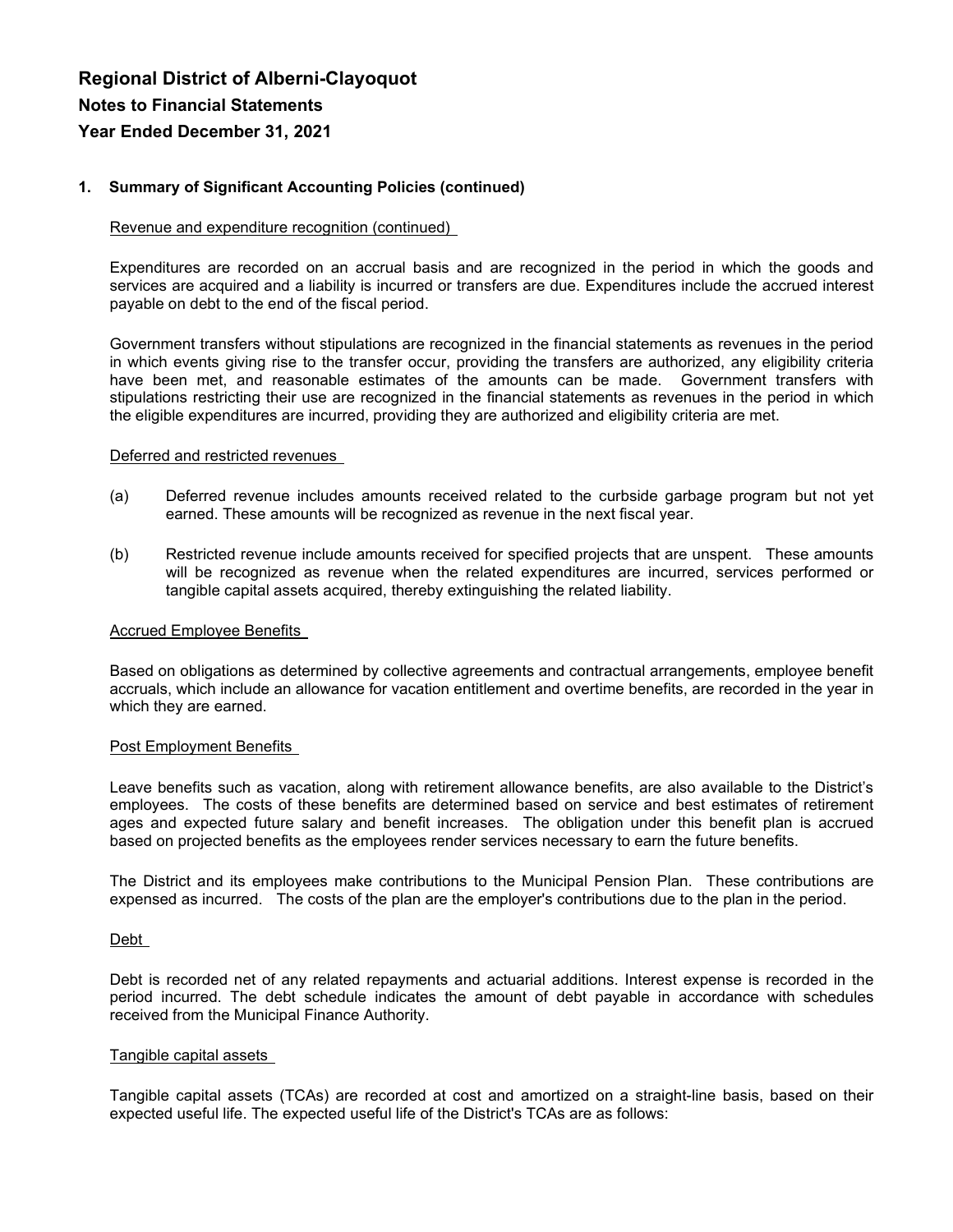#### **1. Summary of Significant Accounting Policies (continued)**

Tangible capital assets (continued)

| Airport                   | 10 to 50 years                                     |
|---------------------------|----------------------------------------------------|
| Fire department           | 5 to 50 years                                      |
| Office and administration | 5 to 40 years                                      |
| Land                      | not amortized                                      |
| Landfills                 | Projected closures - 2070 and 2091, 10 to 40 years |
| Parks                     | 5 to 25 years                                      |
| Salmon beach              | 10 to 50 years                                     |
| Water systems             | 25 years                                           |
| Beaver Creek water system | 5 to 60 years                                      |

Capital projects under construction are not amortized until the asset is put into use. TCA's contributed to the Regional District are recorded at fair value at the time of contribution.

TCA's are written down when conditions indicate that they no longer contribute to the District's ability to provide goods and services or when the value of the future economic benefits associated with the asset is less that the book value of the asset.

#### Landfill liability

The liability for closure of operational sites and post-closure care has been recognized based on the present value of estimated future expenses, estimated inflation and the usage of the site's capacity during the year. The change in liability during the year is recorded as a charge to operations.

#### Measurement uncertainty

The preparation of financial statements in conformity with Public Sector Accounting Standards requires management to make estimates and assumptions that affect the reported amounts of assets and liabilities and disclosure of contingent assets and liabilities at the date of the financial statements and the reported amounts of revenues, expenses, gains, and losses during the reporting period. These estimates are reviewed periodically, and, as adjustments become necessary, they are reported in earnings in the period in which they became known. By their nature, these estimates are subject to measurement uncertainty and the effect on the financial statements of changes in such estimates in future periods could be significant. Since a precise determination of many assets and liabilities depends on future events, actual results may differ from such estimates and approximations. Key areas requiring the use of estimates include the amortization of tangible capital assets and landfill closure obligations.

Beginning March 2020, the outbreak of the novel strain of coronavirus, specifically identified as "COVID-19", has resulted in governments worldwide enacting emergency measures to contain the spread of the virus. Many governments have likewise declared that the COVID-19 outbreak in their jusidictions constitutes an emergency. Reactions to the spread of COVID-19 have led to, among other things, significant restrictions on travel, business closures, quarantines and general reduction in operational activities. While these affects are expected to be temporary, the duration of the disruption and related financial impact cannot be reasonably estimated at this time. Given the unprecedented and pervasive impact of changing circumstances surrounding the COVID-19 pandemic, there is inherently more uncertainty as compared to prior periods.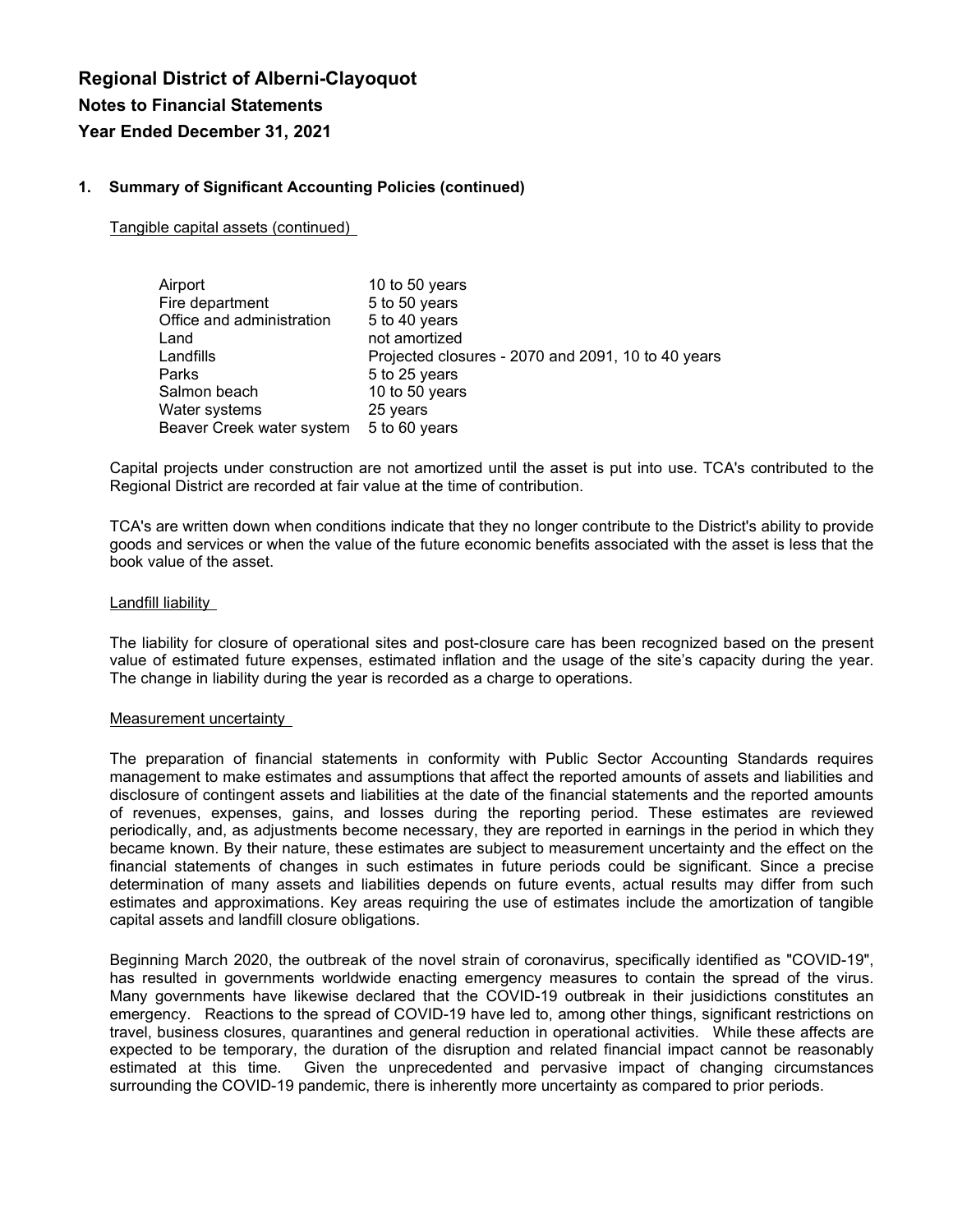#### **2. Portfolio investments**

|                                                  | 2021               | 2020     |
|--------------------------------------------------|--------------------|----------|
| Alberni District Co-op Association equity shares | \$<br>$3,219$ \$   | 3,152    |
| <b>Accounts Receivable</b>                       |                    |          |
|                                                  | 2021               | 2020     |
| Trade and other receivables                      | \$<br>428,453 \$   | 525,137  |
| Goods and services tax recoverable               | 218,779            | 3,906    |
| Government of Canada                             | 319,048            | 50,225   |
| Province of British Columbia                     | 282,449            | 314,400  |
| Local governments                                | 146,151            | 105,527  |
| Subtotal                                         | 1,394,880          | 999,195  |
| ess allowance for doubtful accounts              | (9, 398)           | (48,862) |
| Accounts receivable - net                        | \$<br>1,385,482 \$ | 950,333  |

#### **4. Term Receivables from Municipalities**

Pursuant to the Local Government Act, the District acts as the agency through which its member municipalities borrow funds from the Municipal Finance Authority of British Columbia ("MFA"). The annual cost of servicing this municipal debt is recovered entirely from the borrowing member municipality. However, in the event of default the District is contingently liable to the MFA for this debt.

|                                                                                                     | 2021                                          | 2020                                        |
|-----------------------------------------------------------------------------------------------------|-----------------------------------------------|---------------------------------------------|
| City of Port Alberni<br>District of Tofino<br><b>District of Ucluelet</b><br><b>Multiplex Arena</b> | \$<br>$13,413,904$ \$<br>632,132<br>1,747,903 | 13,886,779<br>685,566<br>1,842,969<br>4,963 |
|                                                                                                     | 15,793,939 \$                                 | 16,420,277                                  |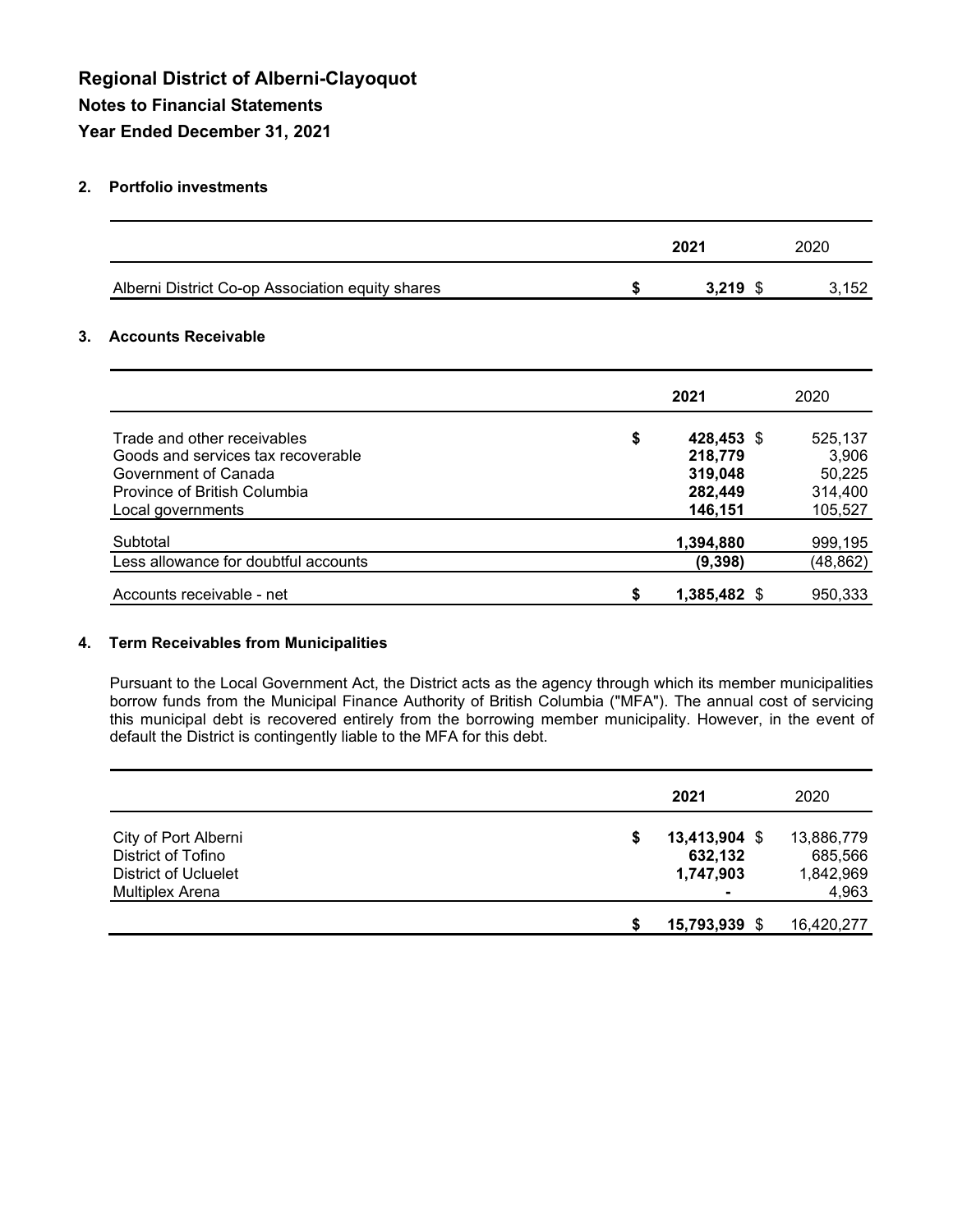#### **5. Municipal Finance Authority Debt Reserve Fund**

MFA provides capital financing for Regional Districts and their member Municipalities. The MFA is required to establish a Debt Reserve Fund into which each Regional District and member Municipality, who share in the proceeds of a debt issue through the District, are required to pay certain amounts set out in the debt agreements. Interest earned on these funds (less administrative expenses) becomes an obligation of the MFA to the District. If at any time insufficient funds are provided by the District or member Municipalities, MFA will then use these funds to meet payments on its obligations. When this occurs, the District may be called upon to restore the fund. The balance of the District's Debt Reserve Fund deposits at December 31, 2021 is \$335,044 (2020 - \$330,785).

As a condition of the borrowing, the District is also obligated to lodge security by means of demand notes based on the amount of the borrowing. The notes, which are contingent in nature, are held by the MFA to act as security against the possibility of debt repayment default and are not recorded in the financial statements. Upon maturity of a debt issue, the demand notes are released. As of December 31, 2020, there are contingent demand notes of \$471,642 (2020 - \$473,950). Of these amounts, \$340,317 (2020 - \$342,625) relate to borrowing of member municipalities.

#### **6. Deposits**

Performance deposits are funds collected from various property developers and held as security to ensure the completion of specified agreed on works. These funds will be released once the related works are completed, or used by the District to complete the works for which they are held.

|                      |    | 2021  | 2020   |
|----------------------|----|-------|--------|
| Performance deposits | -0 | 5.050 | 15,050 |

#### **7. Restricted Revenues**

|                                                             |   | 2021                  | 2020               |
|-------------------------------------------------------------|---|-----------------------|--------------------|
| Development cost charges<br>Parkland deferred contributions | S | 175,395 \$<br>376,544 | 139,322<br>374,163 |
|                                                             |   | 551,939 \$            | 513,485            |

<sup>(</sup>a) The District receives contributions from developers for the development of the water and sewer infrastructure. These restricted contributions are recognized as revenue in the years in which the capital projects are undertaken. Developer contributions paid in advance of infrastructure works are recorded as restricted revenue. Developer contributions received during the year were \$35,161 (2020 - \$44,414). Interest earned on developer contributions is restricted and deferred; interest earned during the year was \$912 (2020 - \$737). Developer contributions expended on capital projects during the year was \$nil (2020 - \$nil).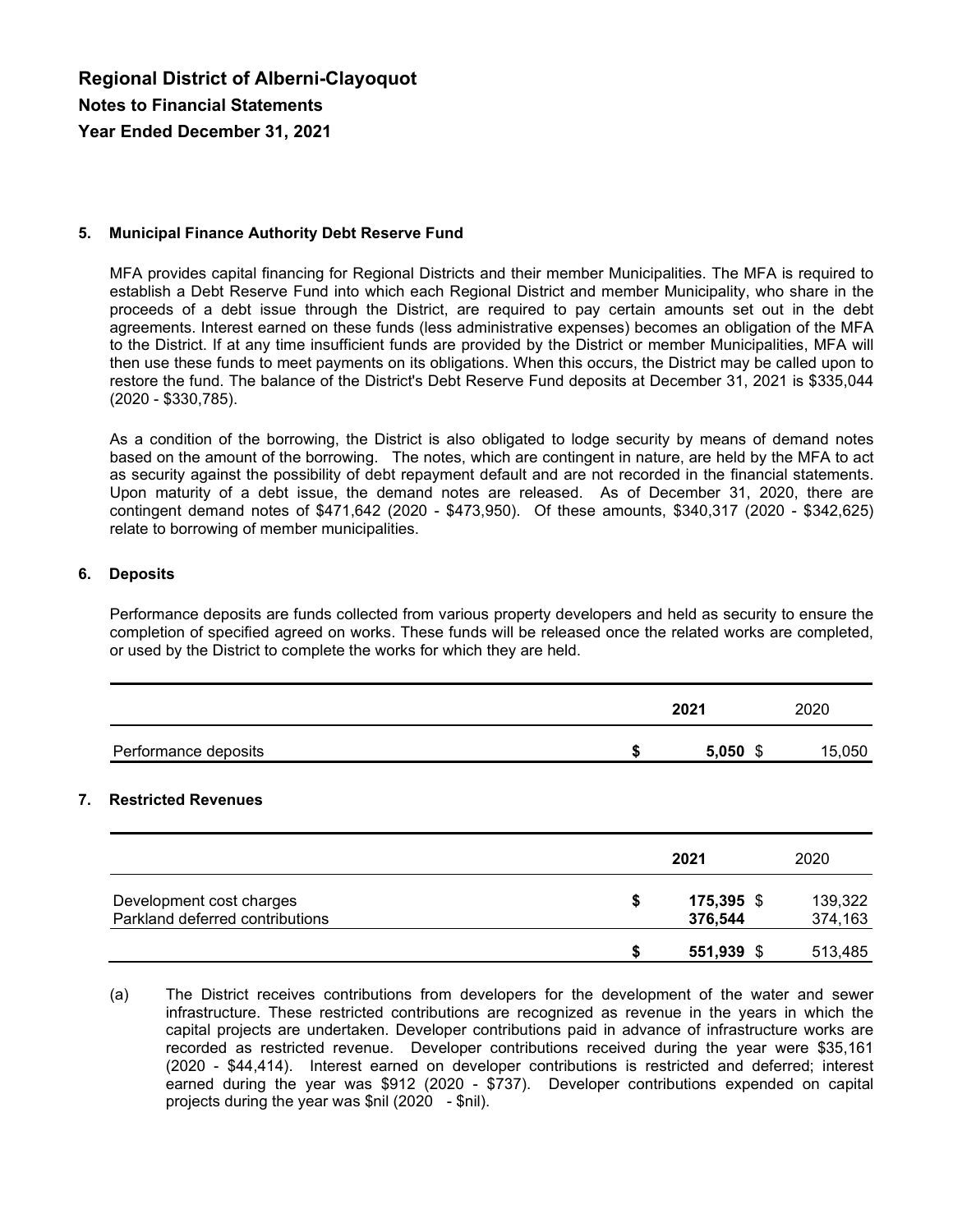### **7. Restricted Revenues (continued)**

(a) The District receives contributions from developers for the future acquisition of parkland. These restricted contributions are recognized as revenue in the years in which the parkland is subsequently acquired. Developer contributions received during the year were \$nil (2020 - \$nil). Interest earned on parkland contributions is restricted and deferred; interest earned during the year was \$2,381 (2020 - \$3,784). Parkland acquired during the year was \$nil (2020 - \$nil).

### **8. Community Works Funds**

The Canada Community-Building Fund is provided by the Government of Canada. The Community Works Fund stream provides funding to local governments for eligible expenditures of eligible projects in accordance with an agreement between the Regional District and the Union of British Columbia Municipalities. The following amounts are unspent funds held within accumulated surplus of the District:

|                                                                                                                                                   | 2021                                                   | 2020                                         |
|---------------------------------------------------------------------------------------------------------------------------------------------------|--------------------------------------------------------|----------------------------------------------|
| Opening balance of unspent funds<br>Add amount received during the year<br>Add interest earned<br>Less eligible expenditures made during the year | \$<br>$3,091,774$ \$<br>944,445<br>21,216<br>(98, 824) | 3,106,645<br>461,674<br>30,840<br>(507, 385) |
| Closing balance of unspent funds                                                                                                                  | 3,958,611 \$                                           | 3,091,774                                    |

### **9. Solid Waste Landfill Closure and Post Closure Liability**

The District operates the Alberni Valley Landfill and the West Coast Landfill sites. The liability for closure of operational sites and post-closure care has been recognized based upon the usage of the site's capacity during the year. The Alberni Valley costs are based upon the 2021 budget prepared by an external specialist. The West Coast costs are based upon the 2020 budget prepared by an external specialist and inflation adjusted at 1.52% (2020 - 1.58%) per annum to the estimated year of closure. These costs were then discounted to December 31, 2021 using a discount rate of 2.73% (2020 - 2.29%). Post-closure care is estimated to be required for 200 years (2020 - 25 years) from the date of site closure for the Alberni Valley and for 100 years (2020 - 25 years) from the date of site closure for the West Coast.

The liability for closure and post-closure as at December 31, 2021 is \$6,589,692 (2020 - \$3,459,491). Estimated expenses for closure and post-closure care are \$31,451,067 (2020 - \$17,121,625). The liability remaining to be recognized is \$24,861,375 (2020 - \$13,662,134). It is estimated that the life of the Alberni Valley Landfill is 79 (2020 - 71) years and the West Coast Landfill is 44 (2020 - 50) years.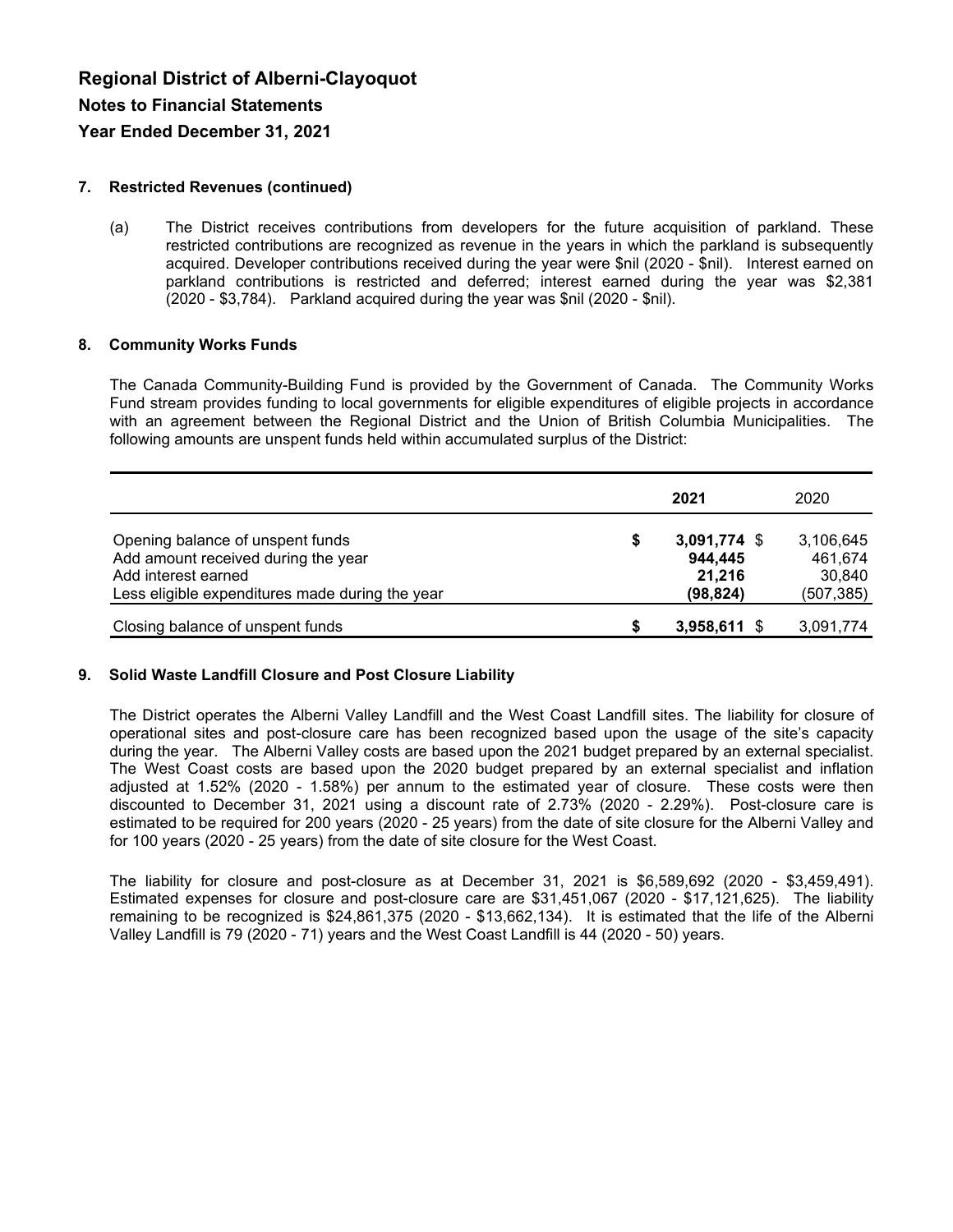#### **10. Debenture Debt**

All borrowings for the District are with the MFA. Debt interest costs recognized as expense as incurred. The debenture debt "Schedule 1" reflects the amount of debenture debt payable.

Principal payments due within the next five years and thereafter are as follows:

| 2022       | \$ | 840,736    |
|------------|----|------------|
| 2023       |    | 869,784    |
| 2024       |    | 899,877    |
| 2025       |    | 931,054    |
| 2026       |    | 963,353    |
| Thereafter |    | 17,750,820 |
|            | S  | 22,255,624 |

Principal payments are invested by MFA and earn income which is expected to be sufficient to retire the debt at maturity.

#### **11. Tangible Capital Assets**

|                           | Cost                | Accumulated<br>amortization |    | <b>2021 Net</b><br>book value | 2020 Net<br>book value |
|---------------------------|---------------------|-----------------------------|----|-------------------------------|------------------------|
| Airport                   | \$<br>23,515,459 \$ | 7,151,901                   | -S | 16,363,558 \$                 | 17,510,894             |
| Fire department           | 6,754,436           | 3,314,112                   |    | 3,440,324                     | 3,543,705              |
| Office and administration | 2,366,349           | 1.779.961                   |    | 586,388                       | 619.124                |
| Land                      | 6.519.253           |                             |    | 6,519,253                     | 6,271,253              |
| Landfills                 | 12,924,116          | 2,818,032                   |    | 10,106,084                    | 9,113,230              |
| <b>Parks</b>              | 803,497             | 315,213                     |    | 488,284                       | 412,714                |
| Salmon beach              | 1,036,919           | 461,939                     |    | 574,980                       | 486,922                |
| Water systems             | 5,227,863           | 2,349,137                   |    | 2,878,726                     | 3,000,287              |
| Beaver Creek water system | 9,193,345           | 4,041,502                   |    | 5,151,843                     | 5,372,113              |
| Under construction        | 546,800             |                             |    | 546,800                       | 556,280                |
|                           | \$<br>68,888,037 \$ | 22,231,797                  | S  | 46,656,240                    | 46,886,522             |

Land includes a right of way value of \$16,300 that relates to the land where the Bamfield Fire Department building is situated. For additional information about tangible capital assets, see Schedule 2.

During 2021, the ACRD evaluated all sites for which an environmental standard exists and for which it is directly responsible, and has concluded that no contamination exists that exceeds an environmental standard. Accordingly, no amount has been accrued in the financial statements as a liability for contaminated sites.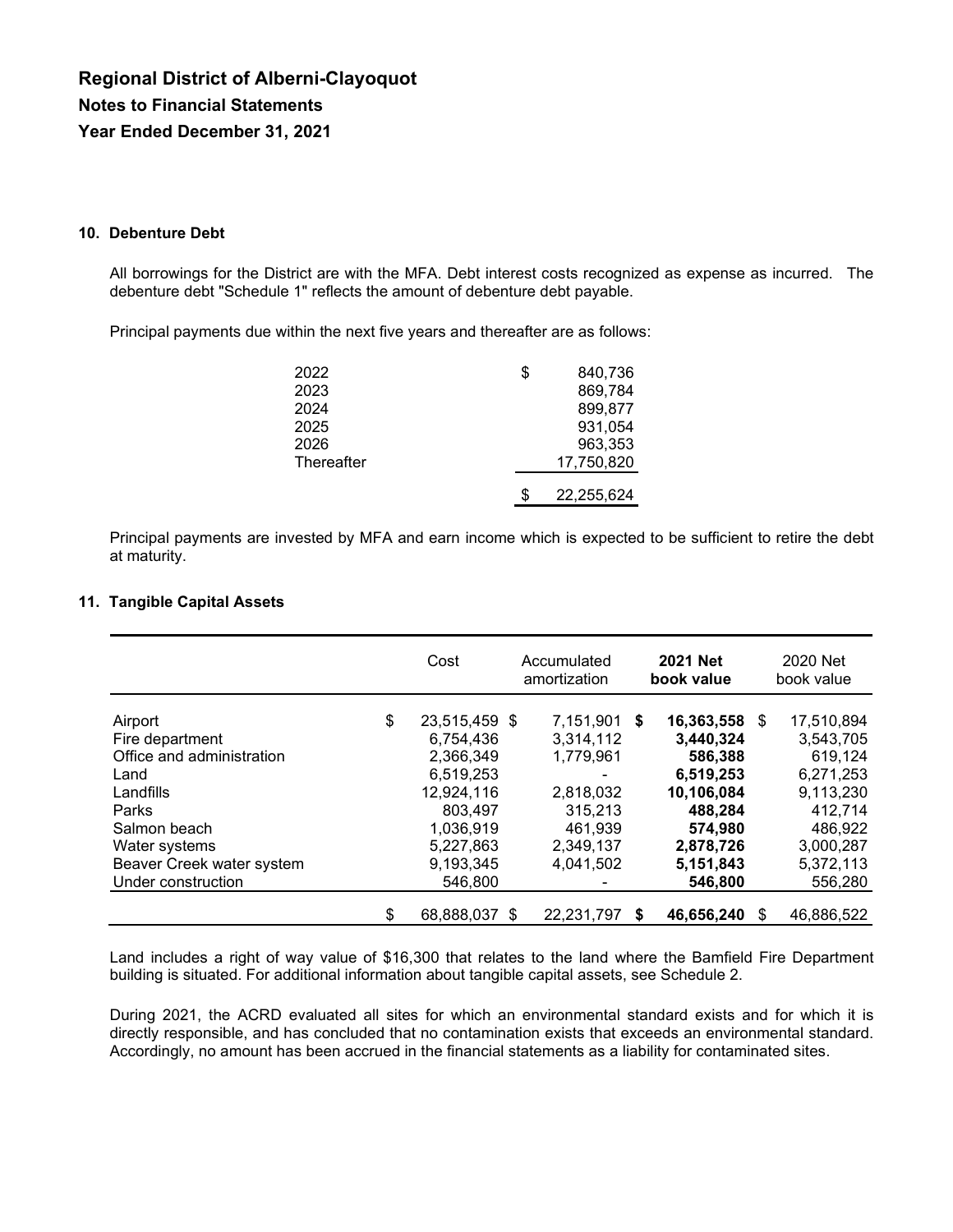| 2021                                                           | 2020                                                    |
|----------------------------------------------------------------|---------------------------------------------------------|
| \$<br>$(435, 149)$ \$<br>(9,598)<br>(193)<br>302,488<br>81,774 | 449,864<br>25,231<br>(15, 716)<br>(542, 753)<br>482,836 |
| (38, 356)<br>(10,000)<br>38,454                                | 12,429<br>48,935<br>460,826                             |
| \$                                                             | $(70, 580)$ \$                                          |

#### **12. Change in Non Cash Working Capital and Cash Flow Supplementary Information**

#### **13. Financial Instruments**

For cash, accounts receivable, term receivables from municipalities, debt reserve deposits, accounts payable and accrued liabilities and deposits, the carrying value of these financial statements approximated their fair market values due to their short-term maturity or capacity for prompt liquidation. The District is exposed to credit risk on the receivables from its customers and municipalities. In order to reduce its credit risk, the District has adopted credit policies which include the analysis of the financial position of its customers and the regular review of their credit limits. The District does not have a significant exposure to any individual customer or counterpart. Unless otherwise noted, it is management's opinion that the District is not exposed to significant interest, currency, or credit risk arising from these financial instruments.

#### **14. The North Island 9-1-1 Corporation**

A 9-1-1 emergency dispatch service is provided by the North Island 9-1-1 Corporation, which is owned by the Regional Districts of Comox Valley, Strathcona, Mount Waddington, Alberni Clayoquot, Nanaimo and Powell River. The shares in the corporation are owned as follows:

| Alberni-Clayoquot - 3 shares | Mount Waddington - 1 share |
|------------------------------|----------------------------|
| Comox Valley - 6 shares      | Nanaimo - 5 shares         |
| Strathcona - 4 shares        | Powell River - 2 shares    |

The District's investment in shares of the North Island 9-1-1 Corporation is recorded at cost. The District, through approval of the annual budget, is responsible for its share in funding ongoing operations. The District's share of the corporation is equal to 14.3% and the degree of control is proportionate to the ownership share. As no benefits are expected from the ownership, it has not been accounted for as an equity investment.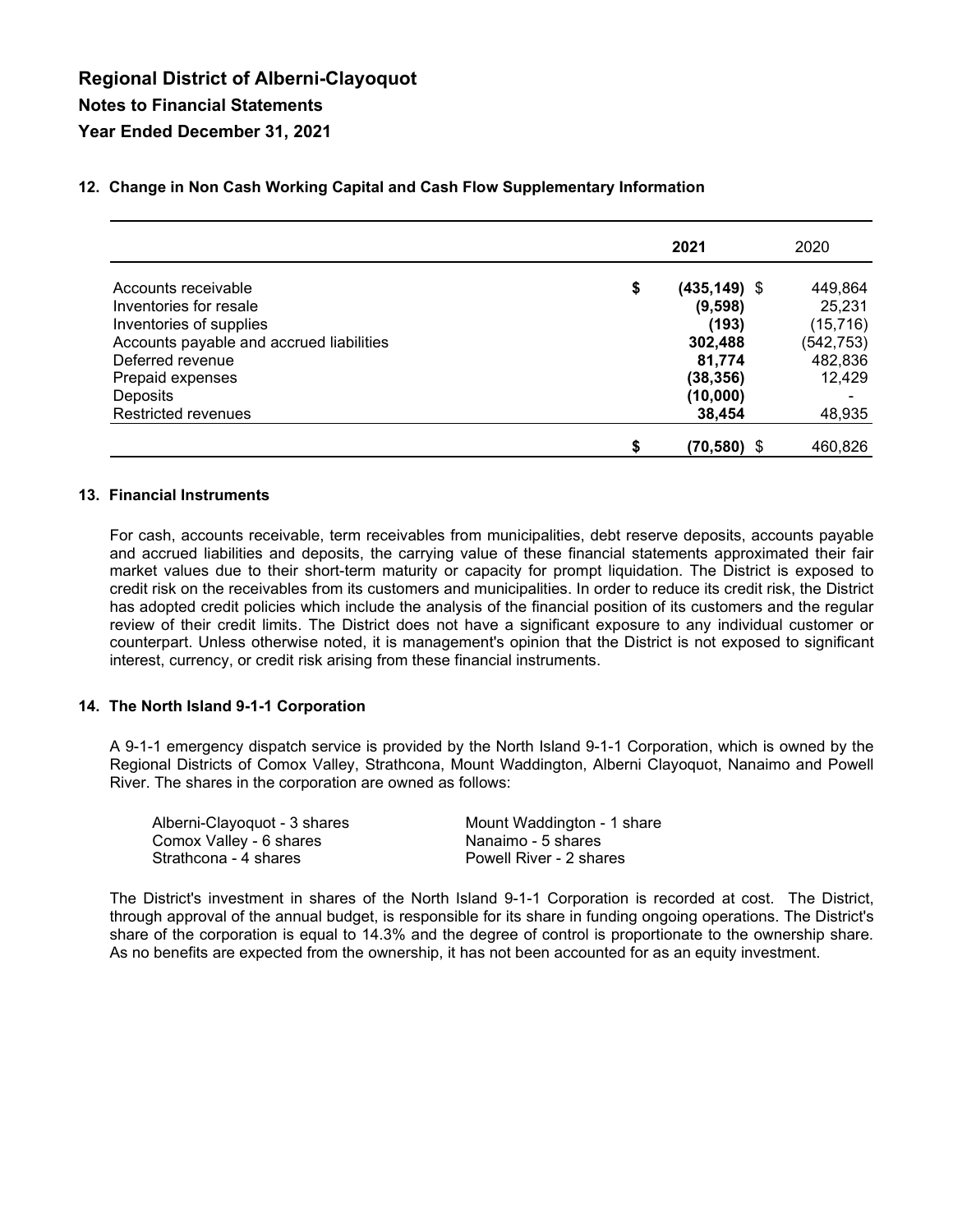#### **15. Related Parties**

The District is related to the Alberni Clayoquot Regional Hospital District (the "Hospital District"), as the same individuals are members of the Board of Directors of both organizations. As legislated by the Hospital District Act, the officers and employees of the District are the corresponding officers and employees of the Hospital District. Each of the District and the Hospital District are separate legal entities as defined by separate Letters Patent and authorized by separate legislation. During the year, the Alberni Clayoquot Regional Hospital District purchased, at cost, \$25,000 (2020 - \$25,000) of administrative support services from the District.

#### **16. Contingent Liabilities and Commitments**

#### a) CLAIMS

In the normal course of a year, the District is faced with lawsuits for damages of diverse natures. At year end the District's estimated exposure to each such liability is either not determinable or is not considered to be significant. Claims paid by the District as a result of litigation are reported as expenditures.

#### b) ENVIRONMENTAL REGULATIONS

The District is subject to environmental regulations which cover different aspects of its operations. These regulations may require future expenditures to meet applicable standards and subject the District to possible penalties for past violations. Any amounts required to meet obligations will be charged to operations or capitalized, as appropriate. No amounts can be estimated at this time and therefore no liabilities have been recorded at December 31, 2021.

#### c) PENSION LIABILITY

The District and its employees contribute to the Municipal Pension Plan (a jointly trusteed pension plan). The board of trustees, representing plan members and employers, is responsible for administering the plan, including investment of assets and administration of benefits. The Plan is a multi-employer defined benefit pension plan. Basic pension benefits provided are based on a formula. As at December 31, 2020, the plan has about 220,000 active members and approximately 112,000 retired members. Active members include approximately 42,000 contributors from local governments.

Every three years, an actuarial valuation is performed to assess the financial position of the plan and adequacy of plan funding. The actuary determines an appropriate combined employer and member contribution rate to fund the plan. The actuary's calculated contribution rate is based on the entry age normal cost method, which produces the long-term rate of member and employer contributions sufficient to provide benefits for average future entrants to the plan. This rate may be adjusted for the amortization of any actuarial funding surplus and will be adjusted for the amortization of any unfunded actuarial liability.

The most recent valuation for the Municipal Pension Plan as at December 31, 2018 indicated a \$2,866 million funding surplus for basic pension benefits on a going concern basis. The District paid \$269,411 for employer contributions to the plan in fiscal 2021 (2020 - \$238,521). Employees contributed \$240,620 to the plan in fiscal 2021 (2020 - \$214,212). The next valuation will be as at December 31, 2021 with results available in 2022.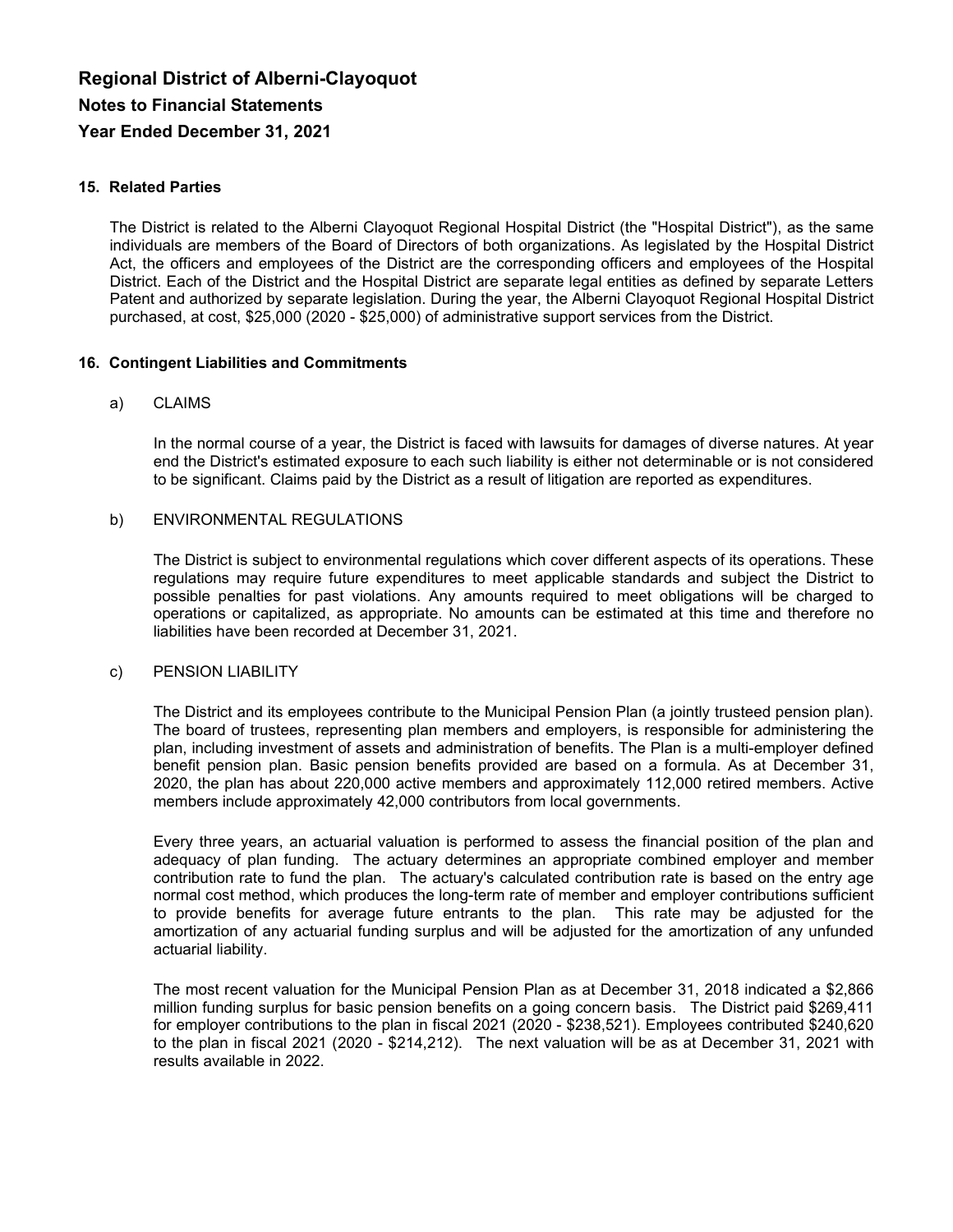#### **16. Contingent Liabilities and Commitments (continued)**

#### c) PENSION LIABILITY (continued)

Employers participating in the Plan record their pension expense as the amount of employer contributions made during the fiscal year (defined contribution pension plan accounting). This is because the Plan records accrued liabilities and accrued assets for the Plan in aggregate, resulting in no consistent and reliable basis for allocating the obligation, assets and cost to the individual employers participating in the Plan.

#### d) SICK LEAVE ENTITLEMENTS

Based on obligations as determined by collective agreements and contractual arrangements for sick leave, employees' sick leave entitlements accumulate. However, as sick leave benefits are only payable for sick leave and are not payable upon leaving the District, the amounts are recognized as an expense only when a claim is made. As at December 31, 2021 accumulated sick leave amounted to \$637,862 (2020 - \$564,664).

#### e) CONTRACTUAL OBLIGATIONS FOR LEASED PREMISES

As a result of the conversion of the Beaver Creek Improvement District to an electoral area of the regional district, the District assumed the long-term lease previously entered into by the Beaver Creek Improvement District effective November 1, 1961 with respect to the land on which the Improvement District's Stamp River pump house facilities are located. The agreement has a 99-year term and provides for annual rent of \$1 per annum. In addition, as Lessee the District will pay all taxes, levies and assessments which may be assessed, charged or levied against the lands and leasehold improvements erected thereon.

#### f) COMMITMENTS

At December 31, 2021, the District has outstanding commitments to capital projects for \$771,563 and operating contracts as follows:

| 2022<br>2023 | \$ | 1,728,871<br>1,427,780 |
|--------------|----|------------------------|
| 2024<br>2025 |    | 1,099,532<br>687,040   |
|              | S  | 4,943,223              |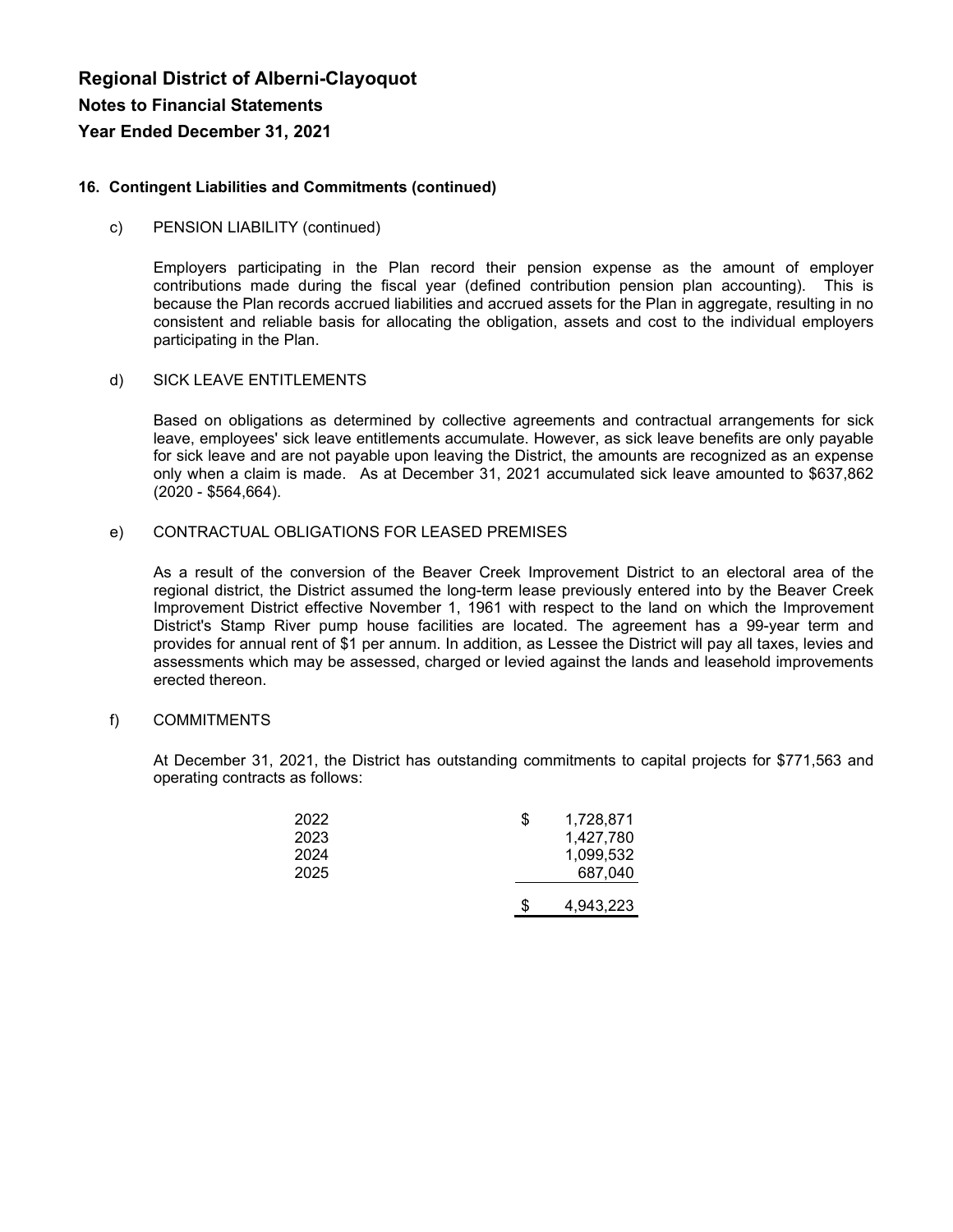#### **17. Contractual Rights**

The District has entered into various contracts for rental revenue within the normal course of operations. The estimated contractual rights under these contracts are as follows:

| 2022       | \$ | 178,353 |
|------------|----|---------|
| 2023       |    | 102,448 |
| 2024       |    | 61,163  |
| 2025       |    | 27,008  |
| 2026       |    | 27,548  |
| Thereafter |    | 275,107 |
|            |    |         |
|            | S  | 671,627 |

#### **18. Budget Reconciliation**

Budget figures represent the Financial Plan Bylaw adopted by the Board on March 24, 2021. The financial plan budgeted for capital expenditures rather than amortization expense, and reflects the use of prior year operating surpluses as part of its annual budget. The carry forward of operating surpluses by department is a requirement under the Local Government Act of BC. The financial plan forms the basis for taxation and fees and charges rates which may be required for a particular year. The budget contains certain revenue and expense recognition principles that do not comply with Public Sector Accounting Standards, therefore, certain budget amounts have been restated to conform to the general purpose financial statement presentation.

| Adjustments to the 2021 budgeted annual surplus<br>Consolidated financial plan balanced cash budget as |    |               |
|--------------------------------------------------------------------------------------------------------|----|---------------|
| approved March 24, 2021                                                                                | \$ | 46,100        |
| Add transfers to reserves                                                                              |    | 6,931,113     |
| Add principal debt payments                                                                            |    | 203,100       |
| Less surplus from prior years                                                                          |    | (2,539,204)   |
| Less committed surplus from prior years                                                                |    | (218, 974)    |
| Less amortization                                                                                      |    | (2, 199, 100) |
| <b>Accrual budgeted annual surplus</b>                                                                 | S  | 2,223,035     |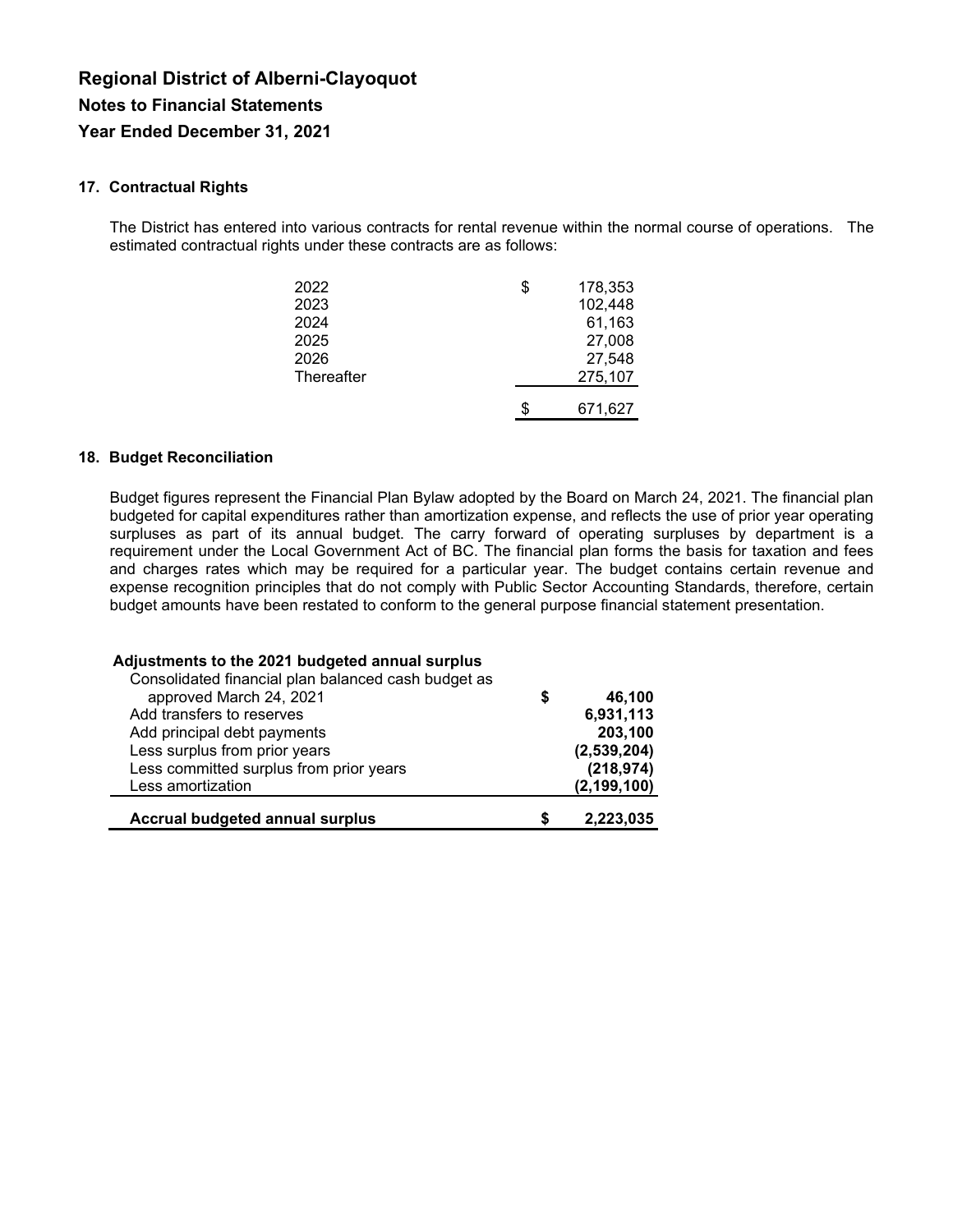### **Regional District of Alberni-Clayoquot**

**Schedule of Debenture Debt**

**Year Ended December 31, 2021** 

|                    | By-law | <b>MFA</b><br>Issue | <b>Maturity</b><br>date | Term | Rate  | <b>Amount</b><br><b>Borrowed</b> | <b>Total</b><br><b>Instalments</b><br>to date | <b>Actuarial</b><br>addition | 2021<br><b>Balance</b> | 2020<br>Balance |
|--------------------|--------|---------------------|-------------------------|------|-------|----------------------------------|-----------------------------------------------|------------------------------|------------------------|-----------------|
| Arena F1027        | F1041  | 75                  | 01 Dec 2021             | 20   | 1.75% | \$<br>68,332 \$                  | $41,331$ \$                                   | $27,001$ \$                  | $\blacksquare$         | \$<br>4,963     |
| Port Alberni F1062 | 1062   | 97                  | 19 Apr 2031             | 25   | 1.53% | 3,375,064                        | 1,215,629                                     | 452,647                      | 1,706,788              | 1,851,064       |
| Port Alberni F1111 | 1111   | 130                 | 14 Oct 2044             | 30   | 3.00% | 5,750,000                        | 717,661                                       | 99,018                       | 4,933,321              | 5,064,154       |
| Port Alberni F1114 | F1114  | 131                 | 08 Apr 2035             | 20   | 2.20% | 912,000                          | 193,495                                       | 23,151                       | 695,354                | 734,636         |
| Port Alberni F1114 | F1114  | 131                 | 08 Apr 2045             | 30   | 2.20% | 2,000,000                        | 232,456                                       | 27,812                       | 1,739,732              | 1,786,925       |
| Port Alberni F1143 | F1143  | 150                 | 09 Apr 2050             | 30   | 1.99% | 4,450,000                        | 109,692                                       | 1,599                        | 4,338,709              | 4,450,000       |
| Salmon Beach F1079 | F1096  | 117                 | 12 Oct 2031             | 20   | 1.47% | 939,800                          | 315,602                                       | 66,219                       | 557,979                | 602,877         |
| Tofino F1062       | 1062   | 97                  | 19 Apr 2031             | 25   | 1.53% | 1,250,000                        | 450,224                                       | 167,643                      | 632,133                | 685,567         |
| Ucluelet F1074     | F1095  | 117                 | 12 Oct 2036             | 25   | 1.47% | 1,948,000                        | 467,753                                       | 98,145                       | 1,382,102              | 1,448,646       |
| Ucluelet F1130     | F1130  | 141                 | 07 Apr 2032             | 15   | 2.80% | 475,000                          | 102,157                                       | 7,043                        | 365,800                | 394,322         |
| <b>AVRA F1120</b>  | F1120  | 142                 | 04 Oct 2047             | 30   | 3.15% | 6,000,000                        | 504,462                                       | 26,975                       | 5,468,563              | 5,607,370       |
| <b>BWS F1126</b>   | F1126  | 146                 | 19 Sep 2038             | 20   | 3.20% | 492,245                          | 54,958                                        | 2,144                        | 435,143                | 454,742         |

**\$ 22,255,624** \$ 23,085,266

*(Schedule 1)*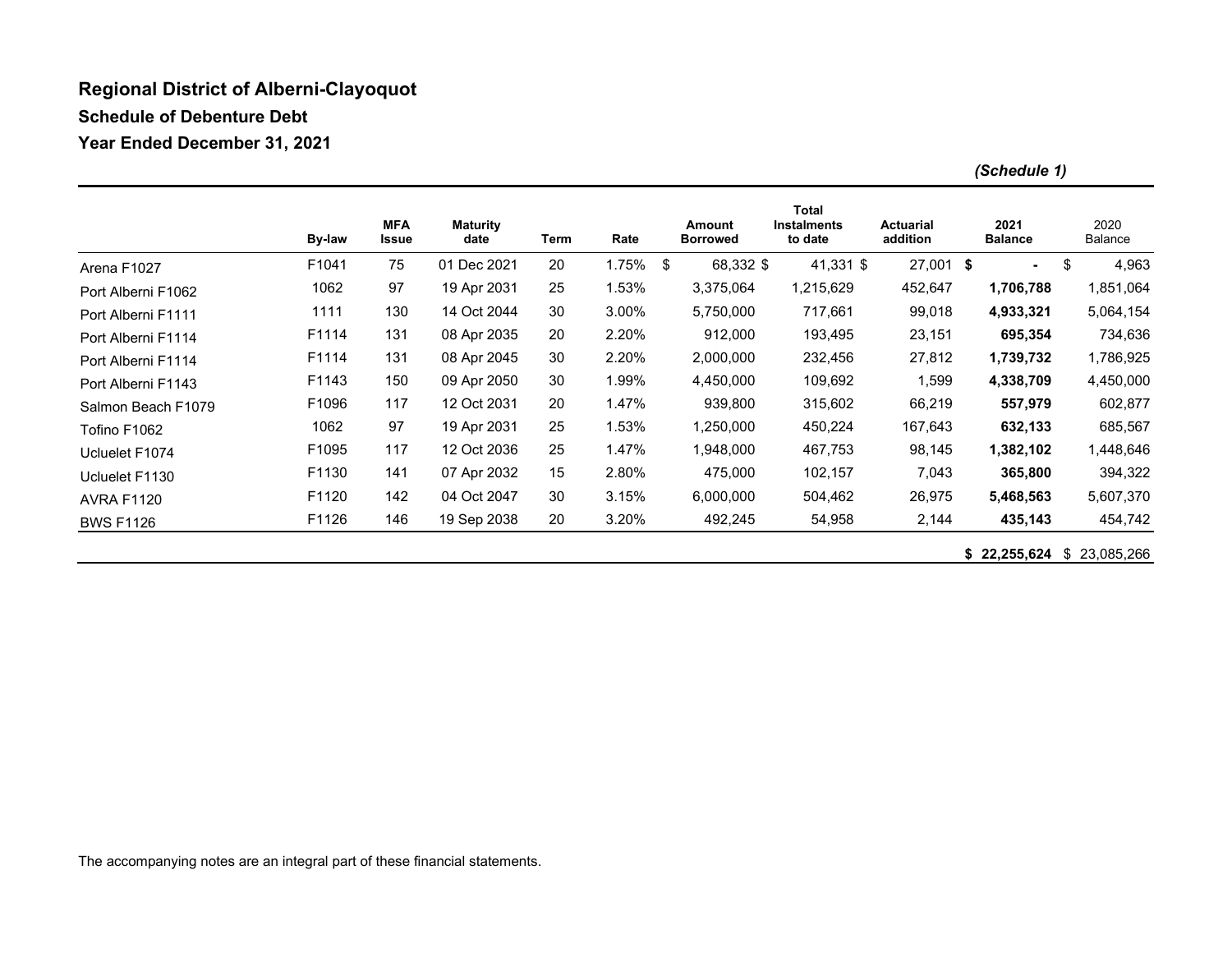# **Regional District of Alberni-Clayoquot Schedule of Tangible Capital Assets Year Ended December 31, 2021**

|                           | Cost                      |                          |                          |                          |                                                           |                    | Accumulated Amortization          |                          |                                                |                                             | 2020              |
|---------------------------|---------------------------|--------------------------|--------------------------|--------------------------|-----------------------------------------------------------|--------------------|-----------------------------------|--------------------------|------------------------------------------------|---------------------------------------------|-------------------|
|                           | Opening<br><b>Balance</b> | Acquisitions             | Transfers                | Disposals                | Closing<br><b>Balance</b>                                 | Opening<br>Balance | Amortization                      | Disposals                | Closing<br>Balance                             | <b>Net Book</b><br>Value                    | Net Book<br>Value |
| Airport                   | $$23,312,175$ \$          | 122,112 \$               | 81,172 \$                | $\overline{\phantom{a}}$ | $$23,515,459$ \$                                          |                    | $(5,801,281)$ \$ $(1,350,620)$ \$ | $\blacksquare$           | \$                                             | $(7, 151, 901)$ \$ 16,363,558 \$ 17,510,894 |                   |
| Fire department           | 6,637,198                 | 315,431                  | (193, 193)               | (5,000)                  | 6,754,436                                                 | (3,093,493)        | (225, 619)                        | 5,000                    | (3,314,112)                                    | 3,440,324                                   | 3,543,705         |
| Office and administration | 2,314,971                 | 51,378                   | $\overline{\phantom{a}}$ | $\overline{\phantom{0}}$ | 2,366,349                                                 | (1,695,847)        | (84, 114)                         | $\sim$                   | (1,779,961)                                    | 586,388                                     | 619,124           |
| Land                      | 6,271,253                 | 248,000                  |                          | ۰.                       | 6,519,253                                                 |                    |                                   | -                        | $\overline{\phantom{a}}$                       | 6,519,253                                   | 6,271,253         |
| Landfills                 | 11,711,804                | 1,062,352                | 149,960                  | ۰.                       | 12,924,116                                                | (2,598,574)        | (219, 458)                        | $\blacksquare$           | (2,818,032)                                    | 10,106,084                                  | 9,113,230         |
| Parks                     | 700,380                   | 144,346                  | (41, 229)                | ۰.                       | 803,497                                                   | (287, 666)         | (27, 547)                         | $\blacksquare$           | (315, 213)                                     | 488,284                                     | 412,714           |
| Salmon beach              | 909,612                   | 110,636                  | 16,671                   | $\overline{\phantom{a}}$ | 1,036,919                                                 | (422, 690)         | (39, 249)                         | $\overline{\phantom{a}}$ | (461, 939)                                     | 574,980                                     | 486,922           |
| Water systems             | 5,208,749                 | 19,114                   |                          | ۰.                       | 5,227,863                                                 | (2,208,462)        | (140, 675)                        | $\blacksquare$           | (2,349,137)                                    | 2,878,726                                   | 3,000,287         |
| Beaver Creek water system | 9,192,264                 | 4,982                    | (3,901)                  | ۰.                       | 9,193,345                                                 | (3,820,151)        | (221, 351)                        | $\sim$                   | (4,041,502)                                    | 5,151,843                                   | 5,372,113         |
| Under construction        | 556,280                   | $\overline{\phantom{a}}$ | (9,480)                  | ۰.                       | 546,800                                                   |                    | $\overline{\phantom{a}}$          | $\overline{\phantom{a}}$ | ٠                                              | 546,800                                     | 556,280           |
|                           | $$66,814,686$ \$          | 2,078,351 \$             | $\sim 100$               | -\$                      | $(5,000)$ \$ 68,888,037 \$ (19,928,164) \$ (2,308,633) \$ |                    |                                   |                          | 5,000 \$(22,231,797) \$46,656,240 \$46,886,522 |                                             |                   |

*(Schedule 2)*